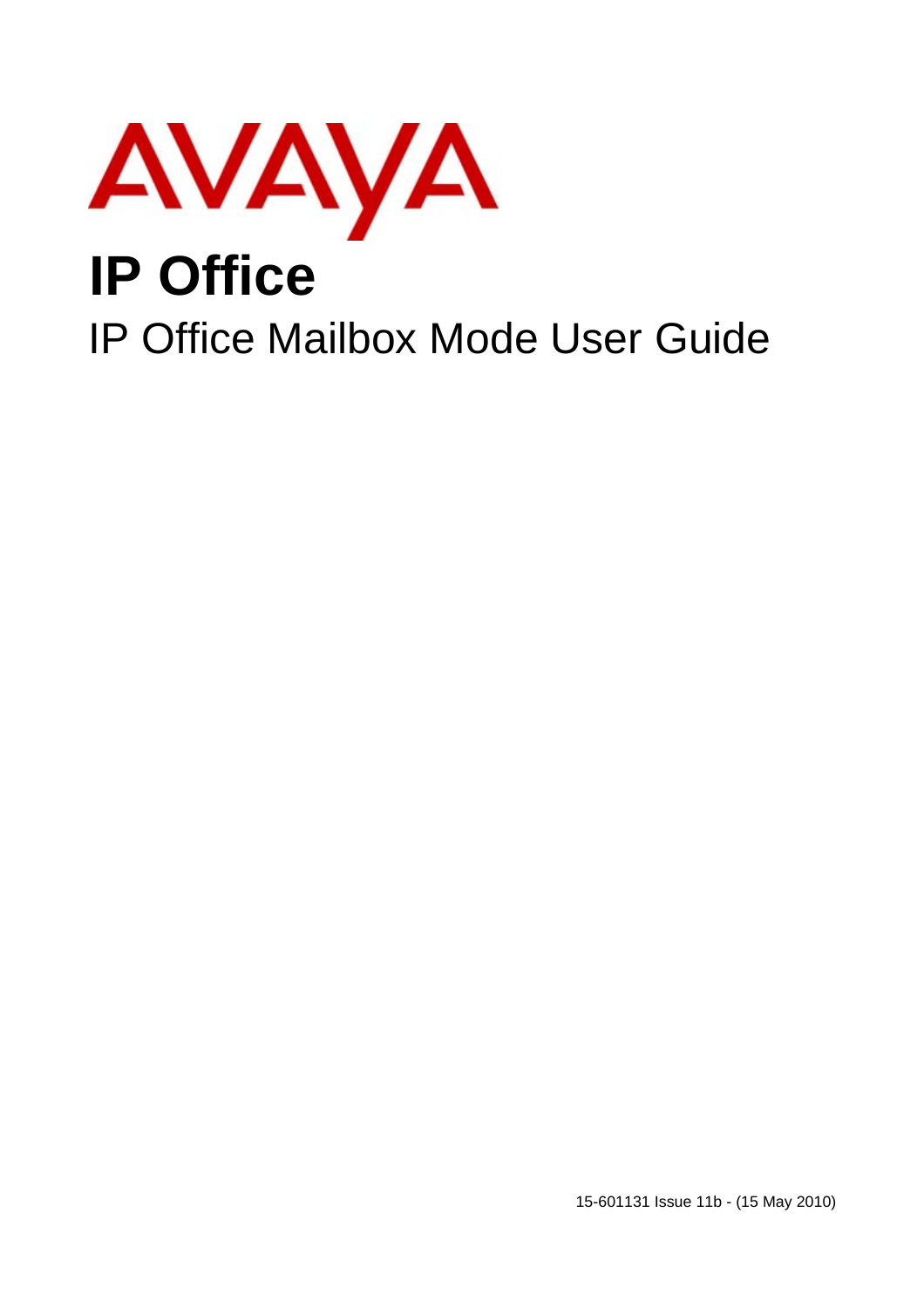#### © 2010 AVAYA All Rights Reserved.

#### Notices

While reasonable efforts have been made to ensure that the information in this document is complete and accurate at the time of printing, Avaya assumes no liability for any errors. Avaya reserves the right to make changes and corrections to the information in this document without the obligation to notify any person or organization of such changes.

#### Documentation disclaimer

Avaya shall not be responsible for any modifications, additions, or deletions to the original published version of this documentation unless such modifications, additions, or deletions were performed by Avaya.

End User agree to indemnify and hold harmless Avaya, Avaya's agents, servants and employees against all claims, lawsuits, demands and judgments arising out of, or in connection with, subsequent modifications, additions or deletions to this documentation, to the extent made by End User.

#### Link disclaimer

Avaya is not responsible for the contents or reliability of any linked Web sites referenced within this site or documentation(s) provided by Avaya. Avaya is not responsible for the accuracy of any information, statement or content provided on these sites and does not necessarily endorse the products, services, or information described or offered within them. Avaya does not guarantee that these links will work all the time and has no control over the availability of the linked pages.

#### **Warranty**

Avaya provides a limited warranty on this product. Refer to your sales agreement to establish the terms of the limited warranty. In addition, Avaya's standard warranty language, as well as information regarding support for this product, while under warranty, is available to Avaya customers and other parties through the Avaya Support Web site: http://www.avaya.com/support. Please note that if you acquired the product from an authorized Avaya reseller outside of the United States and Canada, the warranty is provided to you by said Avaya reseller and not by Avaya.

#### Licenses

THE SOFTWARE LICENSE TERMS AVAILABLE ON THE AVAYA WEBSITE, HTTP://SUPPORT.AVAYA.COM/LICENSEINFO/ ARE APPLICABLE TO ANYONE WHO DOWNLOADS, USES AND/OR INSTALLS AVAYA SOFTWARE, PURCHASED FROM AVAYA INC., ANY AVAYA AFFILIATE, OR AN AUTHORIZED AVAYA RESELLER (AS APPLICABLE) UNDER A COMMERCIAL AGREEMENT WITH AVAYA OR AN AUTHORIZED AVAYA RESELLER. UNLESS OTHERWISE AGREED TO BY AVAYA IN WRITING, AVAYA DOES NOT EXTEND THIS LICENSE IF THE SOFTWARE WAS OBTAINED FROM ANYONE OTHER THAN AVAYA, AN AVAYA AFFILIATE OR AN AVAYA AUTHORIZED RESELLER, AND AVAYA RESERVES THE RIGHT TO TAKE LEGAL ACTION AGAINST YOU AND ANYONE ELSE USING OR SELLING THE SOFTWARE WITHOUT A LICENSE. BY INSTALLING, DOWNLOADING OR USING THE SOFTWARE, OR AUTHORIZING OTHERS TO DO SO, YOU, ON BEHALF OF YOURSELF AND THE ENTITY FOR WHOM YOU ARE INSTALLING, DOWNLOADING OR USING THE SOFTWARE (HEREINAFTER REFERRED TO INTERCHANGEABLY AS "YOU" AND "END USER"), AGREE TO THESE TERMS AND CONDITIONS AND CREATE A BINDING CONTRACT BETWEEN YOU AND AVAYA INC. OR THE APPLICABLE AVAYA AFFILIATE ("AVAYA").

Avaya grants End User a license within the scope of the license types described below. The applicable number of licenses and units of capacity for which the license is granted will be one (1), unless a different number of licenses or units of capacity is specified in the Documentation or other materials available to End User. "Designated Processor" means a single stand-alone computing device. "Server" means a Designated Processor that hosts a software application to be accessed by multiple users. "Software' means the computer programs in object code, originally licensed by Avaya and ultimately utilized by End User, whether as stand-alone products or pre-installed on Hardware. "Hardware" means the standard hardware originally sold by Avaya and ultimately utilized by End User.

#### License types

Designated System(s) License (DS). End User may install and use each copy of the Software on only one Designated Processor, unless a different number of Designated Processors is indicated in the Documentation or other materials available to End User. Avaya may require the Designated Processor(s) to be identified by type, serial number, feature key, location or other specific designation, or to be provided by End User to Avaya through electronic means established by Avaya specifically for this purpose.

#### Copyright

Except where expressly stated otherwise, no use should be made of materials on this site, the Documentation(s) and Product(s) provided by Avaya. All content on this site, the documentation(s) and the product(s) provided by Avaya including the selection, arrangement and design of the content is owned either by Avaya or its licensors and is protected by copyright and other intellectual property laws including the sui generis rights relating to the protection of databases. You may not modify, copy, reproduce, republish, upload, post, transmit or distribute in any way any content, in whole or in part, including any code and software. Unauthorized reproduction, transmission, dissemination, storage, and or use without the express written consent of Avaya can be a criminal, as well as a civil, offense under the applicable law.

#### Third Party Components

Certain software programs or portions thereof included in the Product may contain software distributed under third party agreements ("Third Party Components"), which may contain terms that expand or limit rights to use certain portions of the Product ("Third Party Terms"). Information regarding distributed Linux OS source code (for those Products that have distributed the Linux OS source code), and identifying the copyright holders of the Third Party Components and the Third Party Terms that apply to them is available on the Avaya Support Web site: http://support.avaya.com/Copyright.

#### Preventing toll fraud

"Toll fraud" is the unauthorized use of your telecommunications system by an unauthorized party (for example, a person who is not a corporate employee, agent, subcontractor, or is not working on your company's behalf). Be aware that there can be a risk of toll fraud associated with your system and that, if toll fraud occurs, it can result in substantial additional charges for your telecommunications services.

#### Avaya fraud intervention

If you suspect that you are being victimized by toll fraud and you need technical assistance or support, call Technical Service Center Toll Fraud Intervention Hotline at +1-800-643-2353 for the United States and Canada. For additional support telephone numbers, see the Avaya Support Web site: http://support.avaya.com

Suspected security vulnerabilities with Avaya products should be reported to Avaya by sending mail to: securityalerts@avaya.com.

#### Trademarks

#### Avaya and Aura are trademarks of Avaya, Inc.

The trademarks, logos and service marks ("Marks") displayed in this site, the documentation(s) and product(s) provided by Avaya are the registered or unregistered Marks of Avaya, its affiliates, or other third parties. Users are not permitted to use such Marks without prior written consent from Avaya or such third party which may own the Mark. Nothing contained in this site, the documentation(s) and product(s) should be construed as granting, by implication, estoppel, or otherwise, any license or right in and to the Marks without the express written permission of Avaya or the applicable third party. Avaya is a registered trademark of Avaya Inc. All non-Avaya trademarks are the property of their respective owners.

#### Downloading documents

For the most current versions of documentation, see the Avaya Support Web site: http://www.avaya.com/support

#### Contact Avaya Support

Avaya provides a telephone number for you to use to report problems or to ask questions about your product. The support telephone number is 1-800-242-2121 in the United States. For additional support telephone numbers, see the Avaya Web site: http://www.avaya.com/support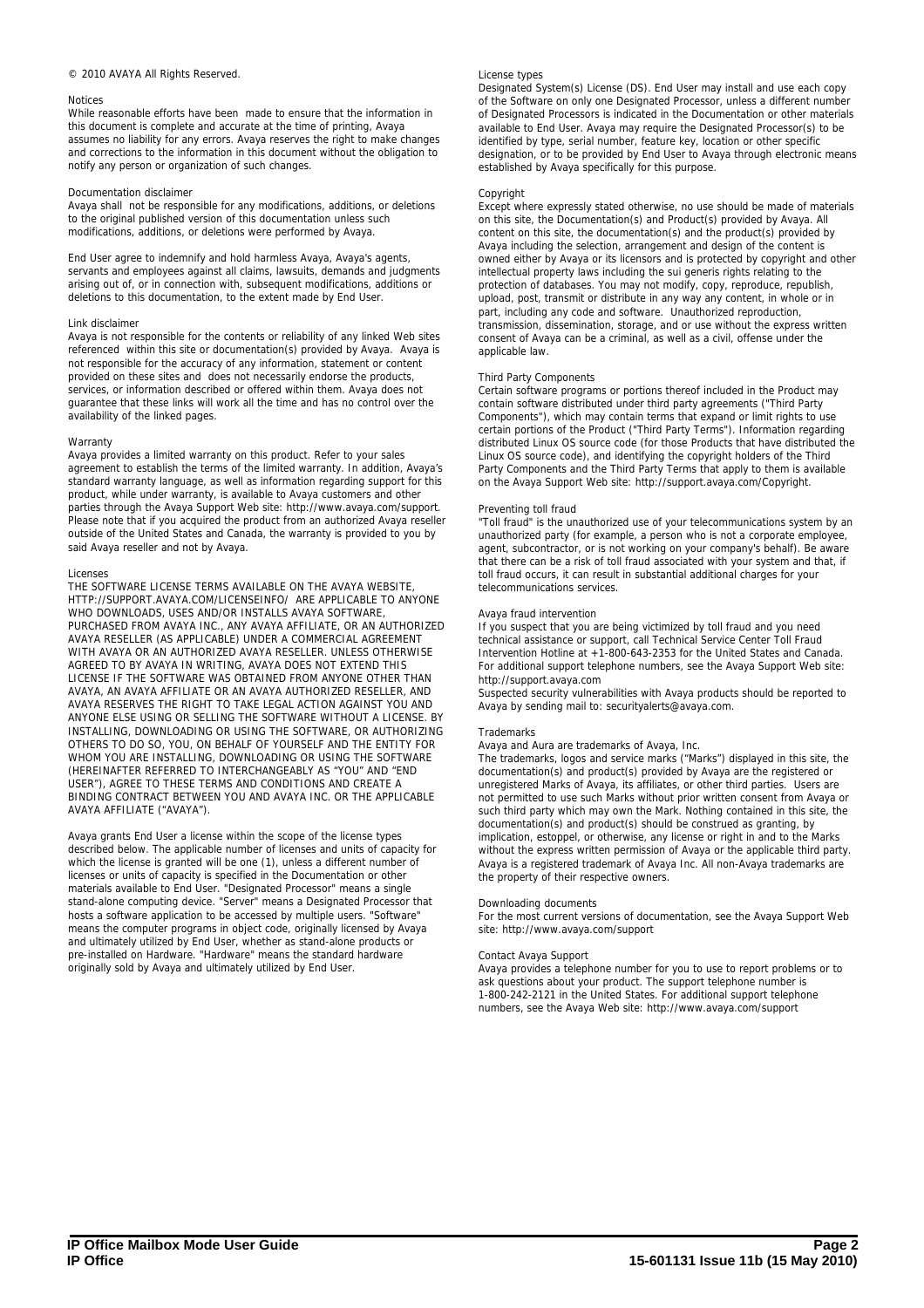## **Contents**

#### **1. Logging in to Your Mailbox**

| 1.1 Logging in to Your Mailbox from Your Extension 7 |  |
|------------------------------------------------------|--|
| 1.2 Logging in to Your Mailbox From a Different      |  |
| Location                                             |  |
|                                                      |  |

#### **2. Summary**

#### **3. Listening to Messages**

#### **4. Forwarding Voice Messages**

| 4.2 Forwarding a Message to a Different Extension 18 |  |
|------------------------------------------------------|--|
| 4.3 Forwarding a Message with a Message Header 19    |  |
| 4.4 Forwarding a Message to Your Saved Messages      |  |
| List                                                 |  |
|                                                      |  |
|                                                      |  |

#### **5. Setting Up Email Notifications**

| 5.1 Receiving an Email Alert for a New Message 22      |  |
|--------------------------------------------------------|--|
| 5.2 Switching Email Forwarding and Alerts On or Off 22 |  |

#### **Setting and Changing Greeting 6. Messages**

| 6.3 Saving Your Greeting Message to Play        |  |
|-------------------------------------------------|--|
| 6.4 Stopping Your Greeting Message from Playing |  |
|                                                 |  |
|                                                 |  |

#### **7. Mailbox Administration**

| 7.2 Switching Voicemail Ringback On or Off 30 |  |
|-----------------------------------------------|--|

#### **8. Options for Mailbox Callers**

| 9. Visual Voice |  |
|-----------------|--|

| Index |  |
|-------|--|
|       |  |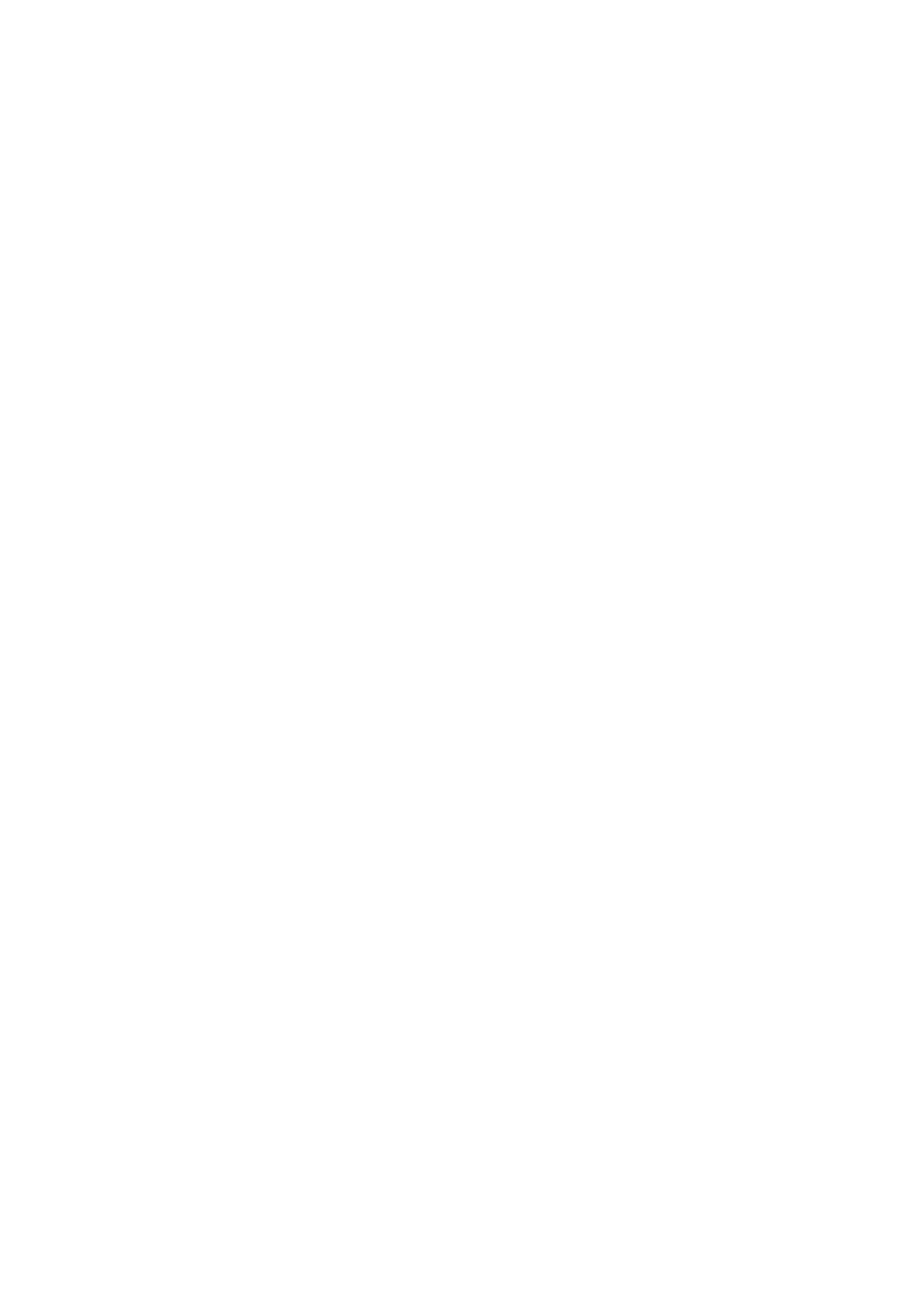# **Logging in to Your Mailbox Chapter 1.**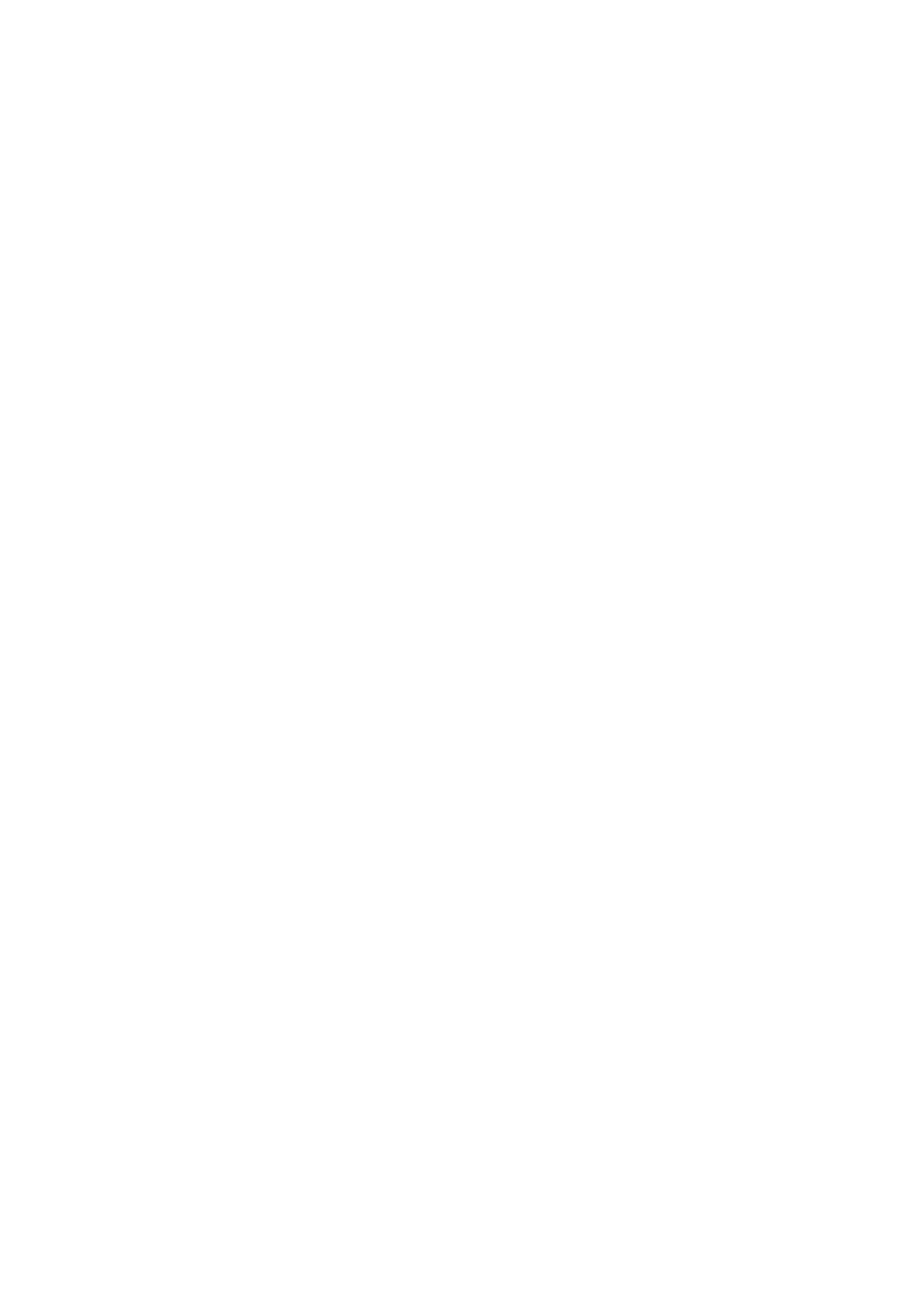## **1. Logging in to Your Mailbox**

This section describes the ways in which you can log into your mailbox to retrieve your messages using either your own extension 79 or <u>from another location</u>  $8$  º.

Your voicemail mailbox can be protected with an access code 8<sup>b</sup>. If so, you may need to enter your access code before you can check your messages.

By default your own extension is configured as a trusted location from which you don't need to enter your access code. If your extension is in a public area you might want this changed so that you do need to enter your access code, even from your own extension.

If you regularly log in to your mailbox from a location other than your own extension, you can ask your system administrator to also set that location up as a trusted location.

### **1.1 Logging in to Your Mailbox from Your Extension**

You can log in to your mailbox from your own telephone extension or from a different location, if your system administrator has set this up for you. For more information, see <u>Logging in to Your Mailbox From a Different Location</u> I 8<sup>9</sup>.

By default, your extension will be assumed to be a trusted location, which means that from your extension you can log into your voicemail mailbox without the need to enter an access code. If however your extension is in a public area it is possible for your system administrator to enable the access code option. For more information, see Setting up a Mailbox Access Code <sup>8</sup> .

**To log into your mailbox from your own extension:**

- 1.Dial **\*17**. If this is the first time that the mailbox has been used, you might be prompted to record a name. If so, follow the instructions that you hear.
- 2.When you have logged in to your mailbox, an announcement tells you how many new messages you have (if any). New messages are then played back. You can press **8** to find out about the options that you can use.
	- · **To listen to old messages:** Press **1**.
	- · **To listen to saved messages:** Press **2**.
- 3.After you have listened to a new message, the message becomes an old message and is automatically deleted 36 hours after it was first played. On VoiceMail Pro systems, your system administrator can set the length of time for which messages are stored before they are automatically deleted. Check with your system administrator to find out if the message storage time has been changed.
- 4.To leave voicemail, hang up.

The sections that follow describe the features that you can use when you have logged into your mailbox.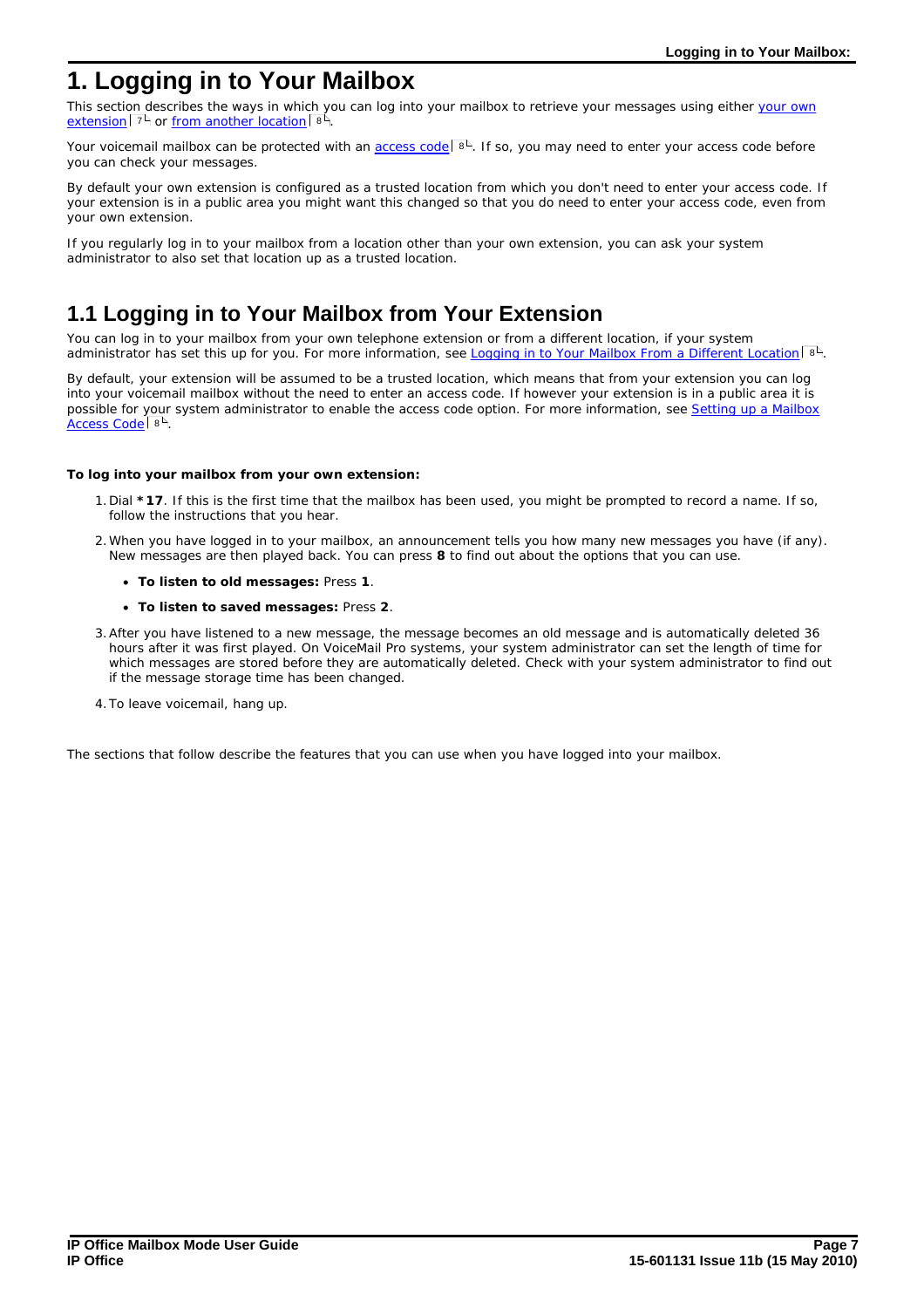### **1.2 Logging in to Your Mailbox From a Different Location**

If you regularly need to log into your mailbox from places other than your office desk, you can ask your system administrator to enable remote access for your mailbox. When this has been done, you can log in from an extension number that is not your own.

**To log into your mailbox from a different location:**

- 1.Dial your extension number.
- 2.When you hear your voicemail greeting, press **8**. You are asked for your access code, if you have set one.
- 3.Enter your access code. You can now check your messages.

#### **Tip**

· If you regularly log into your mailbox from a location other than your own extension, you can ask your system administrator to set that location as a trusted location. When you log into your mailbox from a trusted location you are not asked for an access code.

By default your own extension is a trusted location. If your extension is in a public area you may want this changed so that you need to enter your access code even from your own extension.

### **1.3 Setting up a Mailbox Access Code**

To protect your mailbox you can set up an access code. This is particularly useful if you log in to collect your messages from a public place.

Login -  $\sqrt{$04$}$  Change your PIN - enter current password  $\boxed{1}$  -

 $\mapsto$  enter new password  $\textcolor{blue}{\textbf{H}}$  confirm new password [#]

**To set up a mailbox access code:**

- 1.From your own extension dial **\*17** to log into your mailbox. For more information, see Logging in to Your Mailbox from Your Extension 7ት.
- 2.Press **\*04** to change your mailbox access code.
- 3.Key in your current access code after the tone. If you do not have one, press **#** (hash).
- 4.Key in your new access code after the tone and press **#**.
- 5. When you are prompted to repeat your new access code, key in your new access code again and press #.
- 6.When you hear, the message *Your access code has now been changed*, hang up.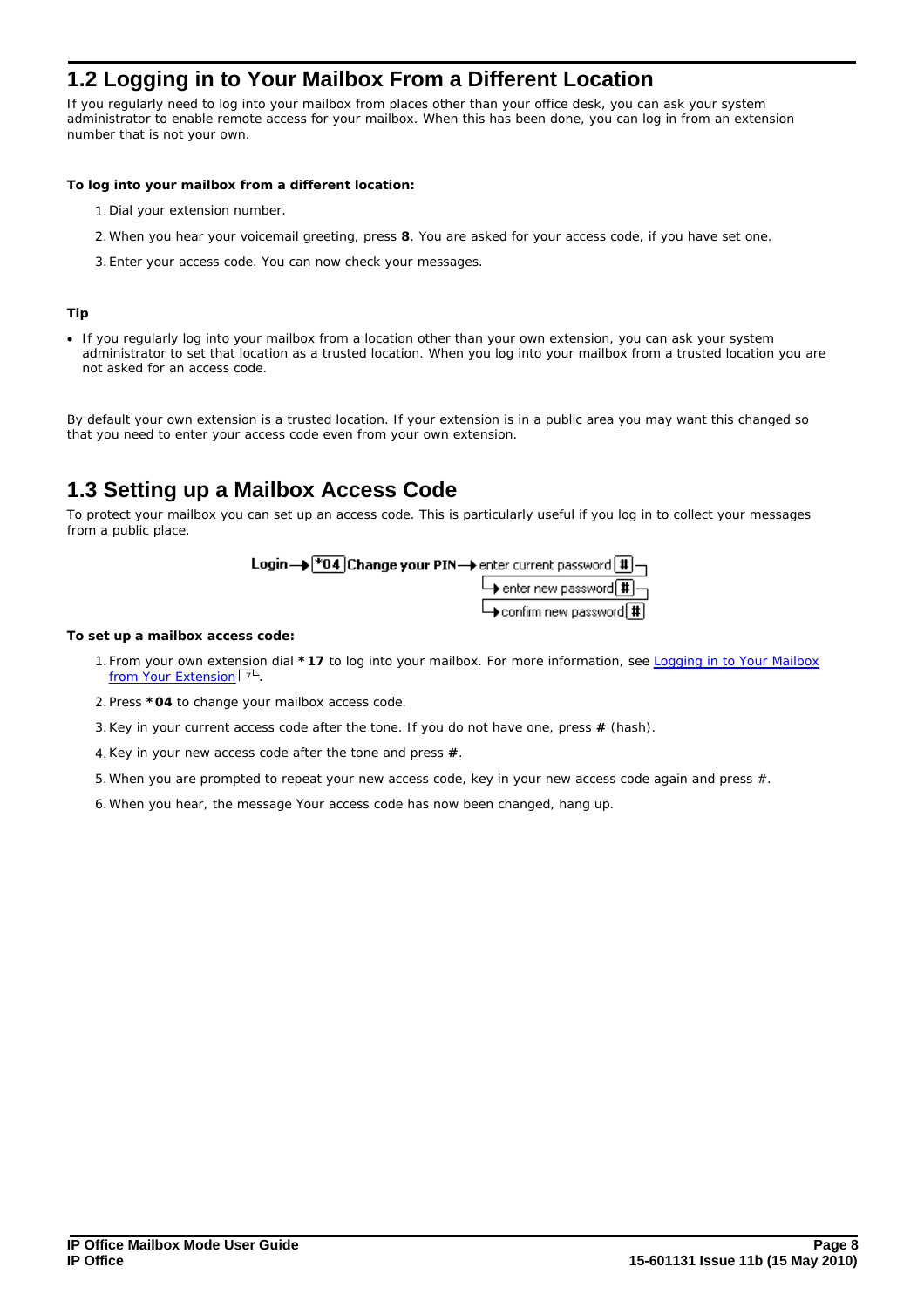# **Summary Chapter 2.**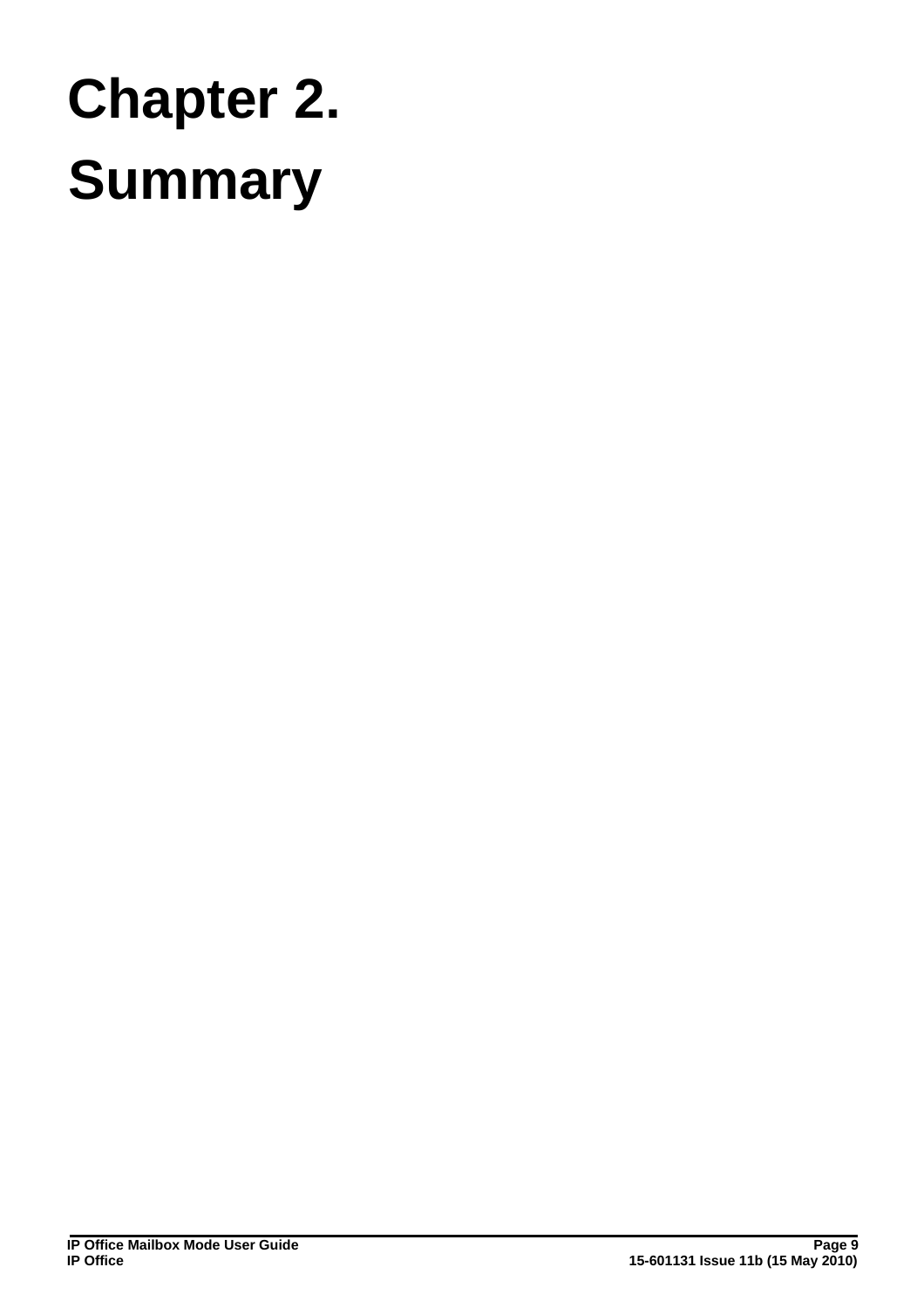## **2. Summary 2.1 Mailbox Options**

If you call your own extension and are diverted to voicemail, you can press **8** during the initial greeting to switch to collecting your messages.

Here is a summary of the options that are available when you have logged into your mailbox from your own extension or remotely.

· Unless you choose to save a message, it is automatically deleted 36 hours after it is played. To save a message while it is playing, press **5**.



**Notes**

- · During a message you can also press and hold **0** to pause the message. To continue playing the message, press the button that corresponds to **Rewind** or **Previous** on the display screen of your telephone.
- · Email options must enabled by your system administrator.
- · VoiceMail Pro operation can be customized for some individual users and groups to provide different options.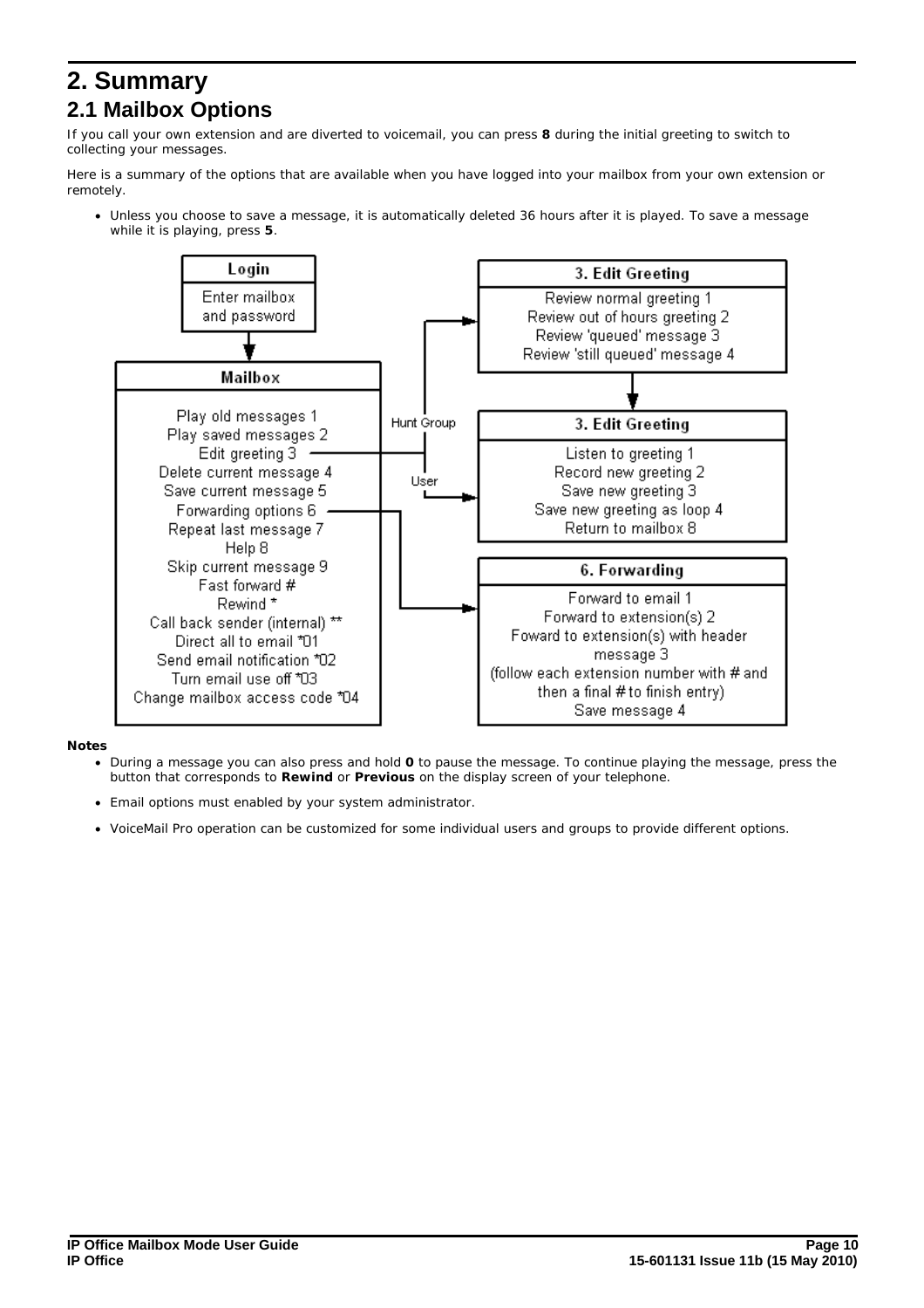#### **2.2 Voicemail Help Menu Options**

You can press **8** at any time to listen to the Help Menu.

- **1** Play old messages.
- **2** Play saved messages.
- **3** Edit your greeting.
- **4** Delete the message you are currently listening to.
- **5** Save the message you are currently listening to.
- **6** Forwarding options.
- **7** Repeat the last message.
- **8** Help.
- **9** Skip the message.
- **\*\*** call back the sender. Only while listening to the message internally.
- **\*01** Direct all messages to email.
- **\*02** Send email notification.
- **\*03** Turn off email functions.
- **\*04** Change your access code.

**Additional functions not announced.**

- **#** Forward message.
- **\*** Rewind message.
- **0** Pause message (while you hold down 0) or call voicemail reception.

### **2.3 Default Short Codes**

You can use the following default short codes from your own extension.

- · **Log into your mailbox from your own extension:** Dial **\*17**.
- · **Turn voicemail on or off:** Dial **\*18** (on) or **\*19** (off). When off, this stops the system from forwarding callers to your mailbox when you are busy or do not answer. It does not stop messages from being forwarded to your mailbox by other mailbox users.
- · **Turn voicemail ringback on or off:** Dial **\*48** (on) or **\*49** (off). When this option is on, ringback occurs whenever you end a call and replace the telephone handset (unless another call is waiting). The system rings your telephone and when you answer, prompts you to log into your mailbox.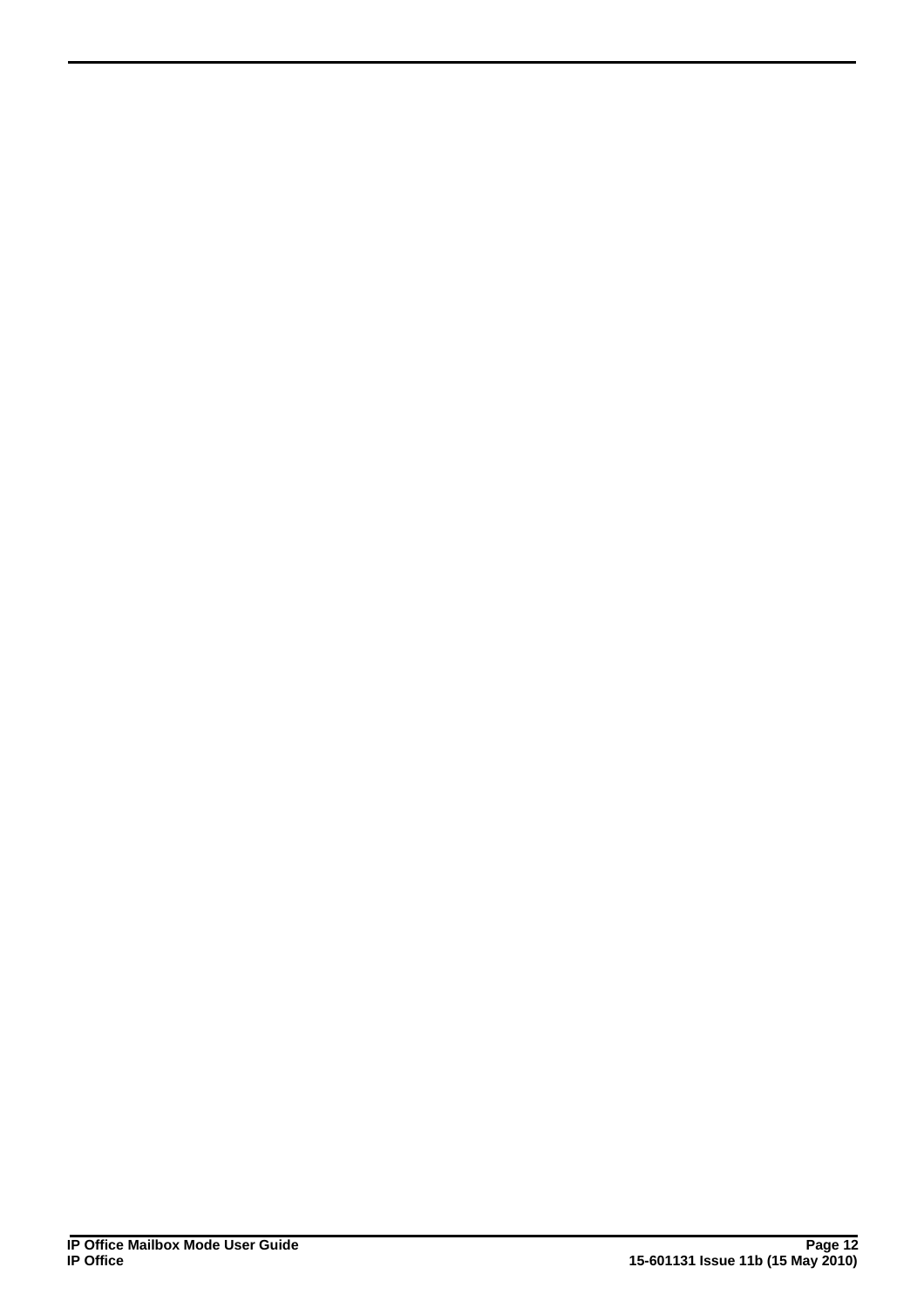# **Listening to Messages Chapter 3.**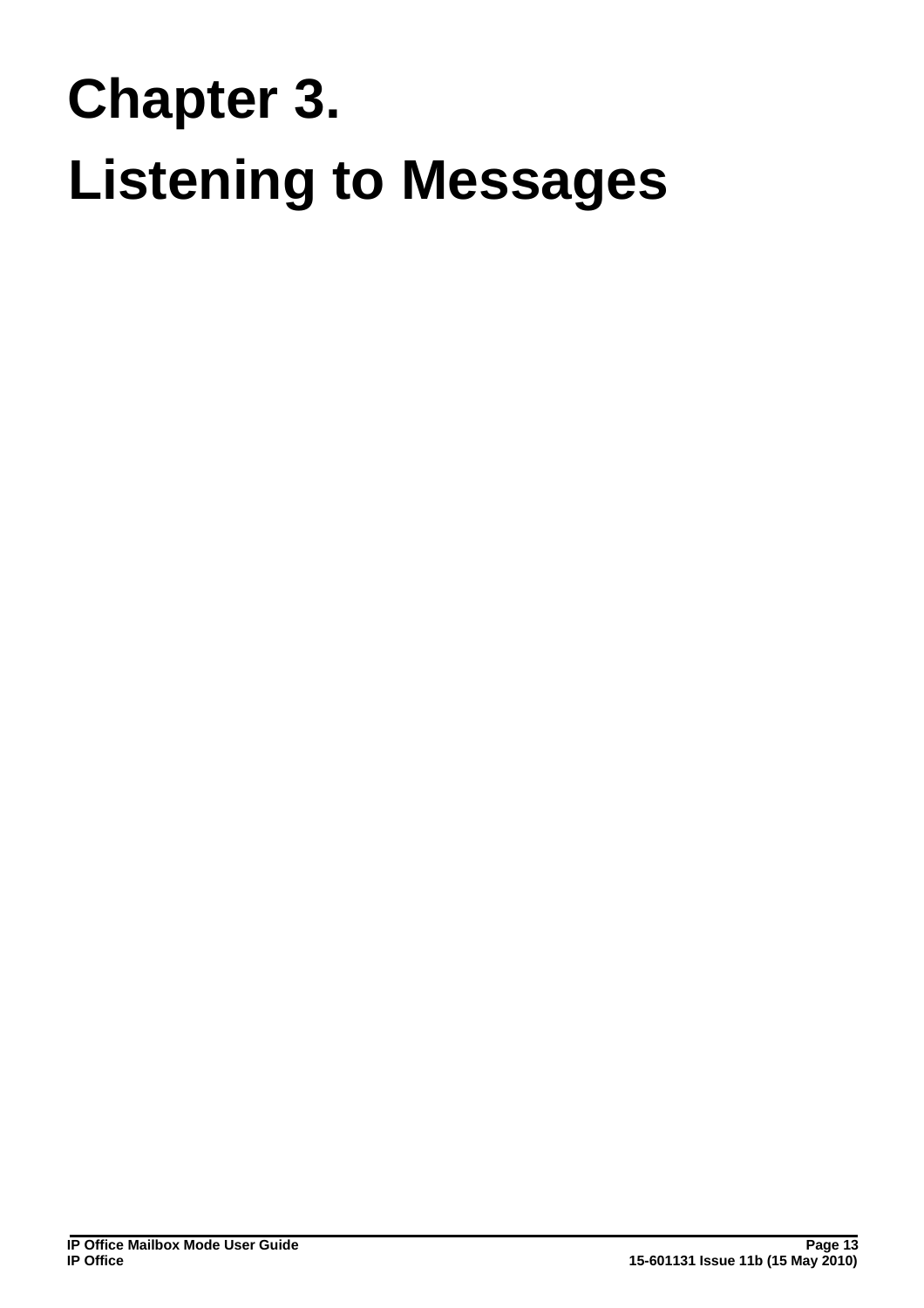## **3. Listening to Messages**

Your IP Office mode mailbox can contain the following types of message:

- · **New**
- These are messages that have not yet been heard by you, the mailbox owner.
- · **Old**
- As soon as you start listening to a message, the status of the message changes to Old.
- · **Saved**
	- While you listen to a message, you may request that the message be saved.

When you have logged into your mailbox, you hear an announcement to tell you the number of new messages that you have in your mailbox. The first of the new messages is then presented. For more information, see Listening to New Messages <sup>| 15</sup><sup>4</sup>.

While you listening to your messages you can:

- Delete the message that you are listening to. For more information, see <u>Deleting a Message</u> 16<sup>4</sup>.
- · Save the message so that it is retained for the period defined for saved messages. On a VoiceMail Pro system this can be configured by your system administrator. Contact your system administrator if you need to find out how long a saved message will be retained on your system. For more information, see <u>Saving a Message</u> | 15<sup>5</sup>1.
- Forward the message to a different extension. For more information, see Forwarding a Message to a Different  $Extension | 18<sup>4</sup>$ .
- · Repeat the message you are listening to.
- · Skip to the next message.
- · Call the person who has left the message.
- · Fast Forward, Rewind and Pause Messages.

After you have listened to a message once, its status changes to old. You can still listen to old and saved messages whenever you like. For more information, see <u>Listening to Old and Saved Messages</u> 15h.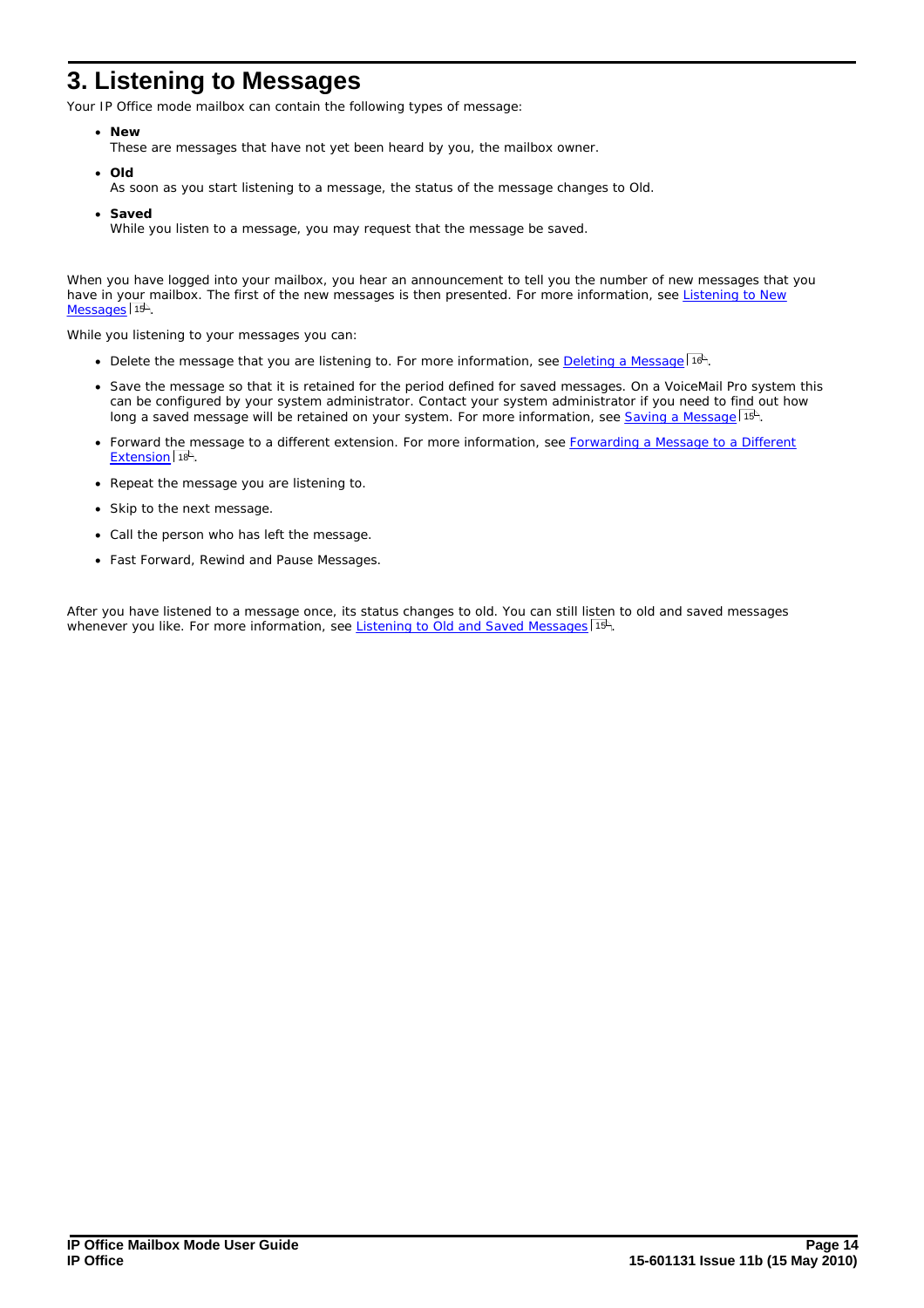#### **3.1 Listening to New Messages**

When you have logged into your IP Office mode mailbox, you hear an announcement to tell you how many new voicemail messages you have, if any. The first of these is then played to you.

· Your system administrator can configure the length of time for which messages remain in your mailbox. Check with your system administrator if you need to know how long messages are kept.

While you are listening to a message, you have the following options:

- To delete the message: Press 4. For more information see, <u>Deleting a Message 565.</u>
- To save the message: Press 5. For more information see, <u>Saving a Message</u> 15<sup>4</sup>
- To forward the message: Press 6. For more information see, <u>Forwarding Voice Messages</u> 18<sup>5</sup>.
- · **To repeat the last message:** Press **7**.
- · **To skip the message:** Press **9**.
- · **To call back the sender (if internal):** Press **\*\***.
- · **To fast forward:** Press **#**.
- · **To rewind:** Press **\***.
- · **To pause:** Press **0**. Use **\*** to restart.

#### **3.2 Saving a Message**

By default an old message remains in your mailbox for 36 hours. To keep a message for longer you can mark a message as saved. When a message is saved, the message will, by default, remain in your mailbox for the period that has been set by your system administrator.

**To save a message:**

- 1.Log into your mailbox.
- 2.Press **5** to save a message as you listen to it or after you have heard it. You hear a confirmation message to tell you that the message has been saved.

#### **3.3 Listening to Old and Saved Messages**

Once you start listening to a new message, its status changes to 'old'.

**To listen to old messages:**

1.Log into your mailbox.

2.Press **1.** The number of old messages is announced and then each message is played.

**To listen to saved messages:**

- 1.Log into your mailbox.
- 2.Press **2**. The number of saved messages is announced and then each message is played.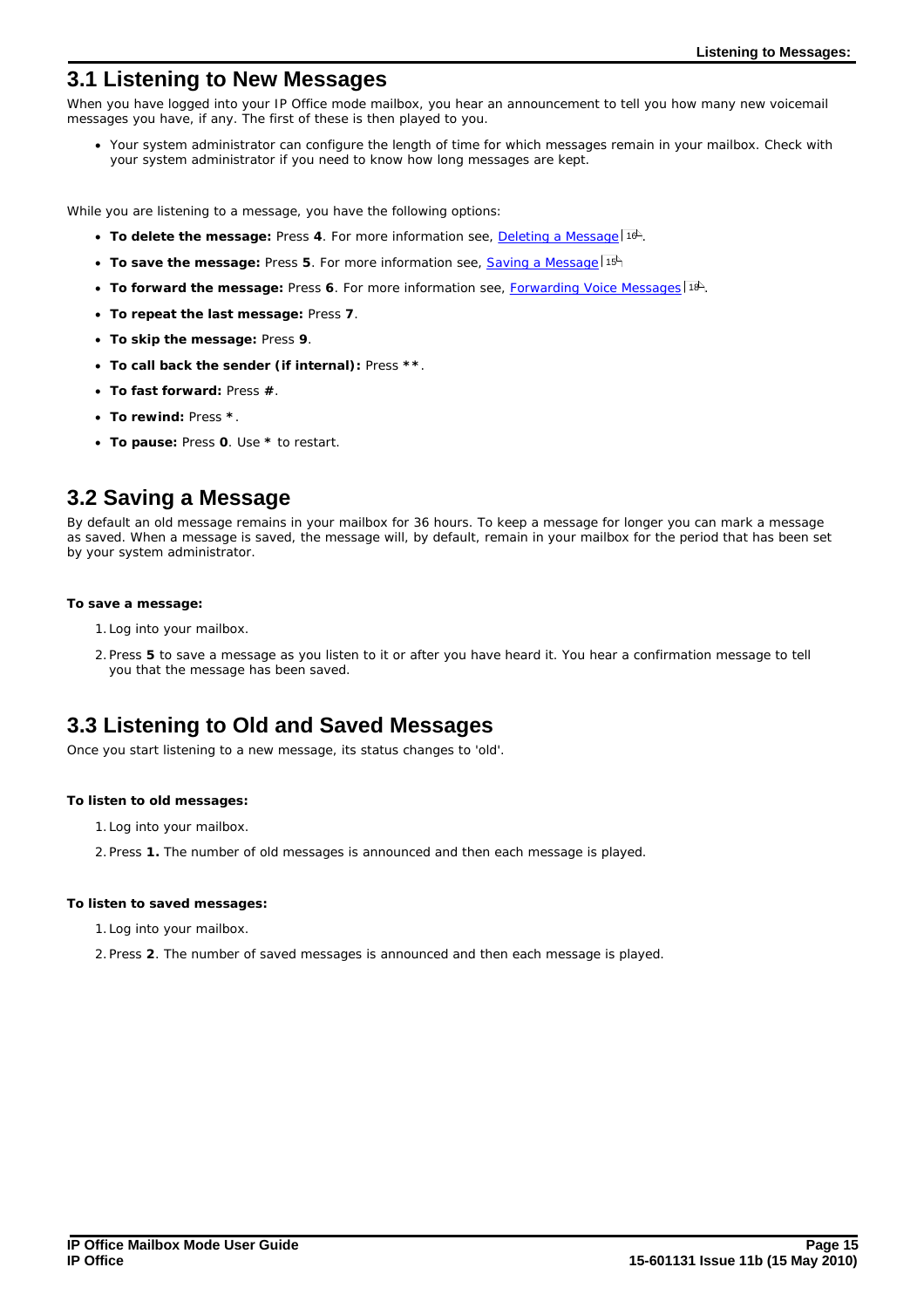### **3.4 Deleting a Message**

After you have started to listen to a new message, its status changes to old. By default, old messages remain in your mailbox for up to 36 hours before they are deleted as part of the voicemail housekeeping activities. As for new messages it is possible for the system administrator to change this duration on a VoiceMail Pro system. If you are sure that you do not want to keep a message you can delete it while you are listening to it or after you have finished listening to it.

**To delete a message:**

1.While you are listening to a message that you do not want to keep, press **4**.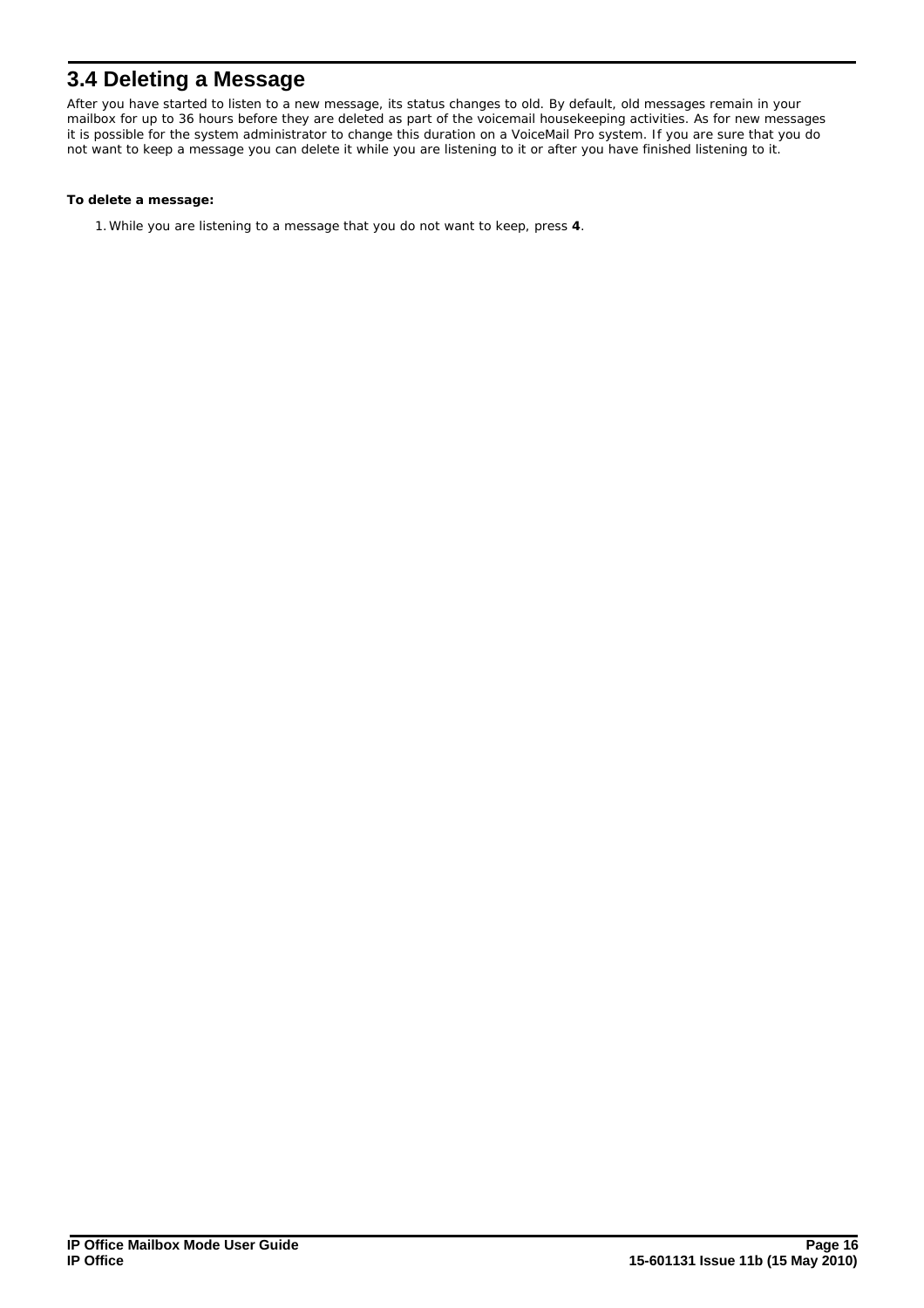## **Forwarding Voice Messages Chapter 4.**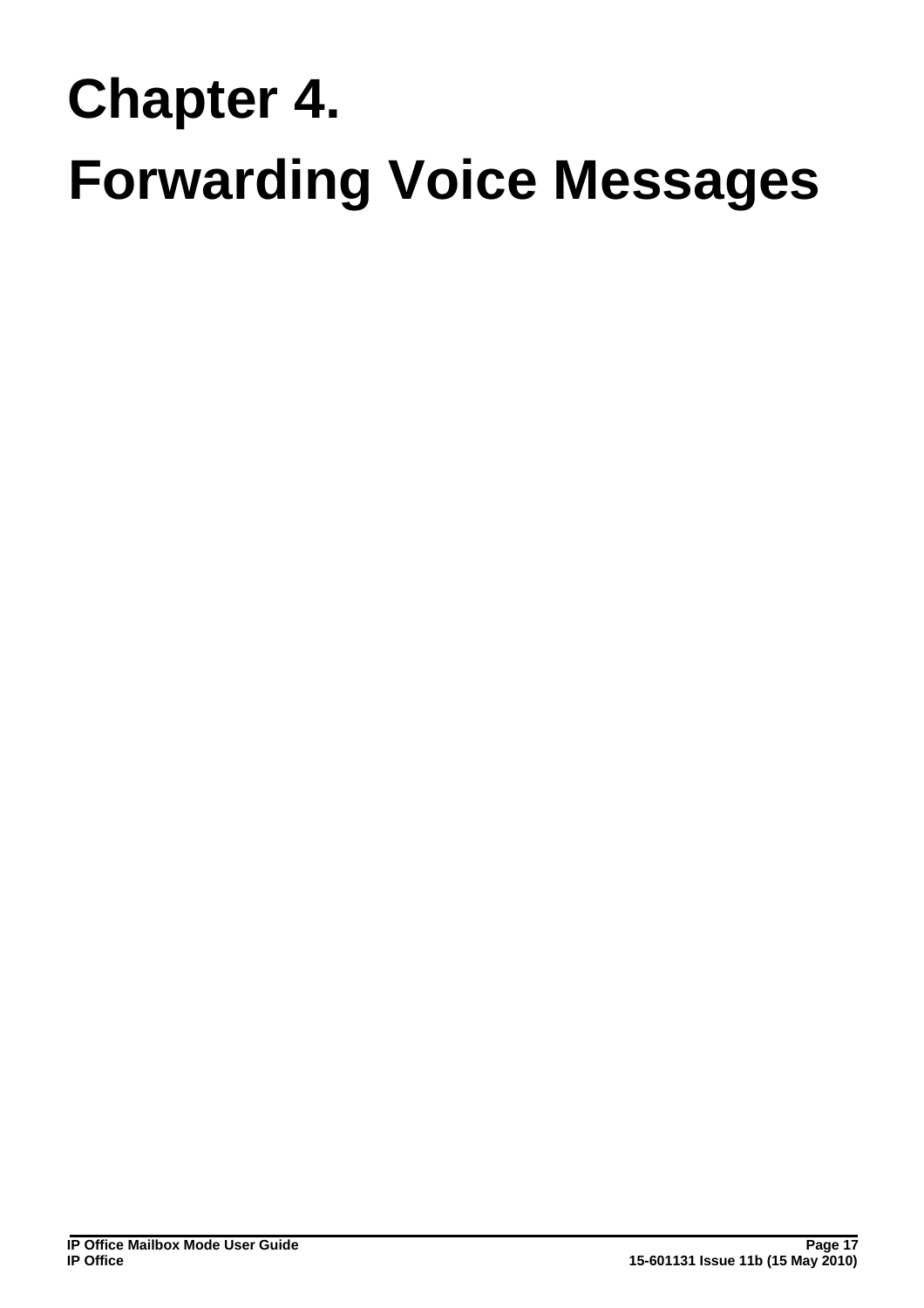## **4. Forwarding Voice Messages**

Messages can be forwarded to another location.



During or immediately after playing a voice message you can choose to forward it:

- To email. For more information, see <u>Forwarding a Message to Email</u> 18<sup>4</sup>.
- To other extensions. For more information, see <u>Forwarding a Message to a Different Extension</u> 1<del>8)</del>.
- $\bullet~$  To your saved messages list. For more information, see <u>Forwarding a Message to Your Saved Messages List</u>|19<sup>5</sup>).

You can choose whether to add a message header before you forward a message. For more information, see Forwarding a Message with a Message Header 19 H

#### **4.1 Forwarding a Message to Email**

Before you can use this feature your system administrator must enter your email address against your mailbox name in IP Office Manager. Otherwise you hear the message *Email is not enabled on this mailbox*.

If this option is enabled, you can forward a voice message to your email inbox.

**To forward a message to email:**

- 1.During or immediately after playing a message, press **6**.
- 2.Press **1**. The message is forwarded to your email address.

**To return to the previous menu or to cancel message forwarding:**

1.Press **#**.

#### **4.2 Forwarding a Message to a Different Extension**

You can forward a message to a different extension or to several extensions at the same time.

**To forward a message to a different extension:**

- 1.During or immediately after playing a message, press **6**.
- 2.Press **2**.
- 3.Enter each extension number followed by a **#.**
- 4.Press **#** again to finish. For example:
	- To forward a message to extensions 201, 202 and 203, key in:  $201\#202\#203\#4$
	- To forward a message to extension 201 only, key in: 201##

**To return to the previous menu or to cancel message forwarding:**

1.Press **#**.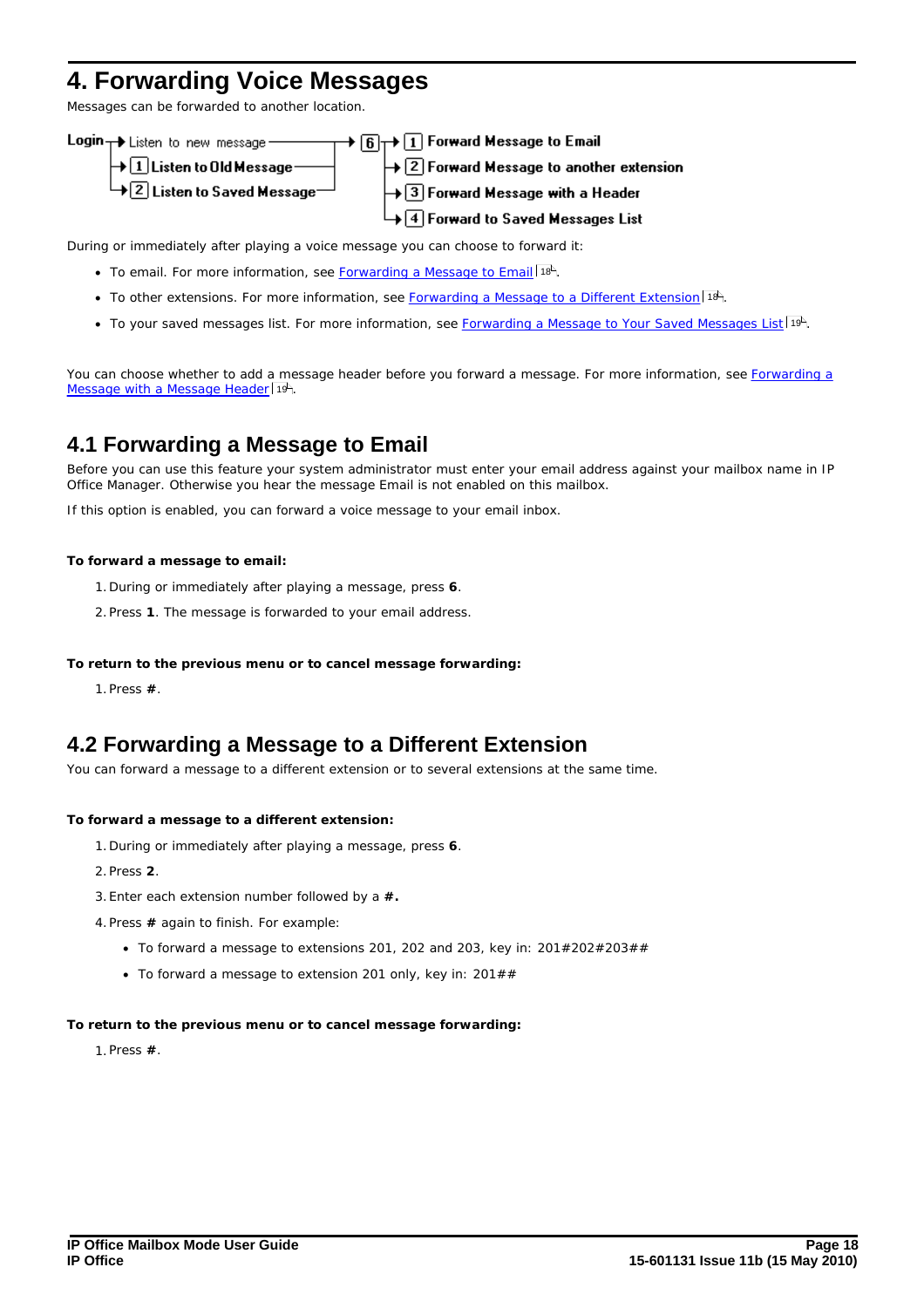### **4.3 Forwarding a Message with a Message Header**

Before you forward a message, you can record a message of your own as a header to the message that you are forwarding. For example, you might add a header message to explain to the recipient why you are forwarding it to them.

**To forward a message with a message header:**

- 1.During or immediately after playing a message, press **6**.
- 2.Press **3**.
- 3.You are prompted to record your message and then press any key to finish recording.
- 4.Enter the list of forwarding extensions as if you were forwarding a normal message. For more information, see <u>Forwarding a Message to a Different Extension</u>| 18<del>ገ</del>

**To return to the previous menu or to cancel message forwarding:**

1. Pross  $#$ 

#### **4.4 Forwarding a Message to Your Saved Messages List**

Unless you choose to save a message, it is automatically deleted 36 hours after it is played. You can forward a message to save with other messages that you have already saved in your saved messages List.

**To forward a message to your list of saved messages:**

- 1.During or immediately after playing a message, press **6**.
- 2.Press **4**. This is the same as pressing **5** after playing the message.

**To return to the previous menu or to cancel message forwarding:**

1.Press **#**.

#### **4.5 Forwarding Future New Messages to Email**

Before you can use this feature your system administrator must enter your email address against your mailbox name in IP Office Manager. Otherwise you hear the message *Email is not enabled on this mailbox*.

If the option has been enabled, you can set up your mailbox so that any messages received in future are forwarded to your email address.

- · If you choose this option, the messages are **not** stored in your voicemail mailbox.
- · This option overrides other email alerts.

**To forward future new messages to email:**

- 1.Log in to your mailbox.
- 2.Press **\*01**. Future new messages received in the voicemail mailbox are forwarded to your email address.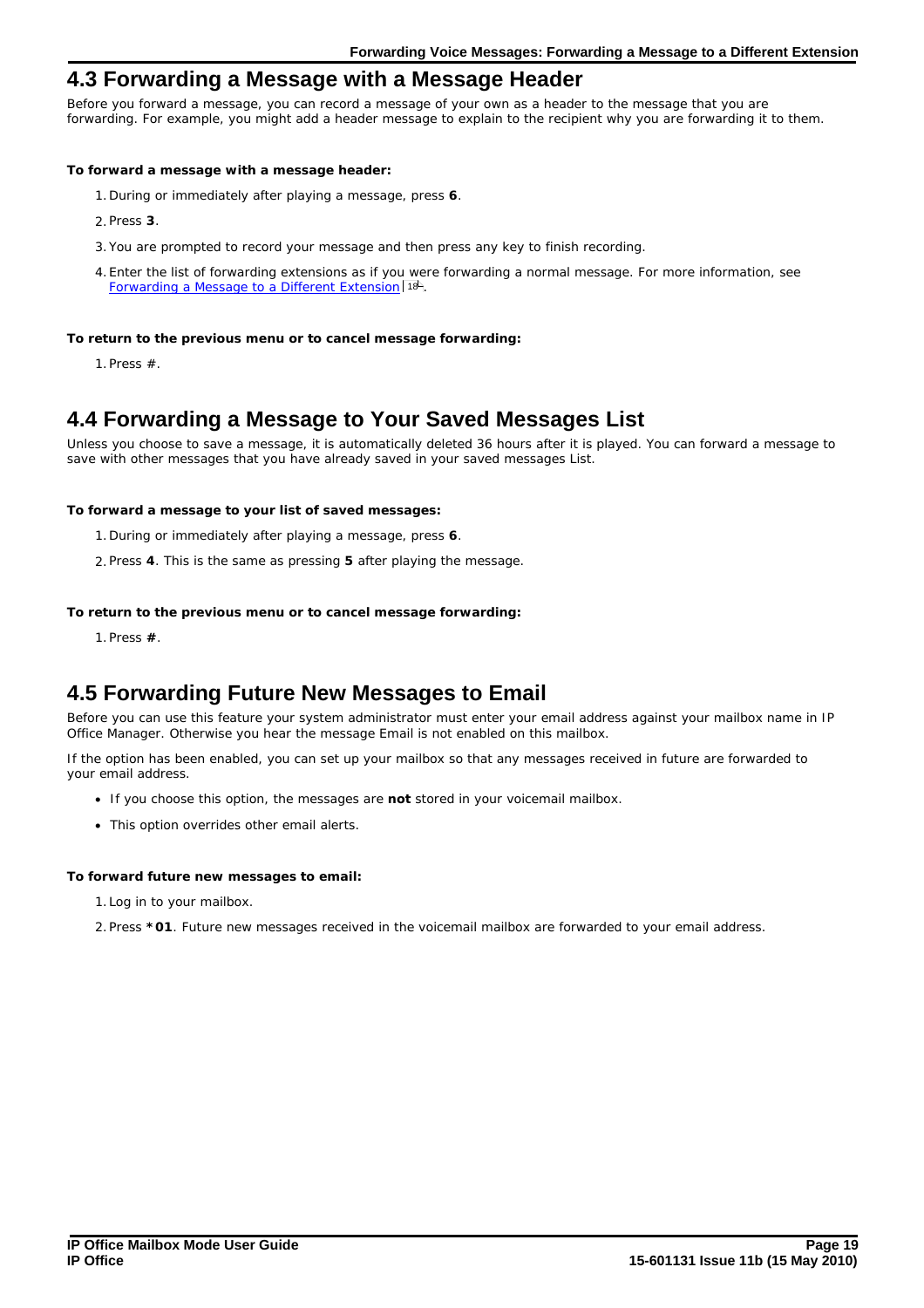## **4.6 Switching Message Forwarding Off**

If you have chosen a forwarding option and decide that you no longer want to use it you can switch it off.

**To switch message forwarding off:**

1.During or immediately after playing the message, press **6**.

2.Press **#.**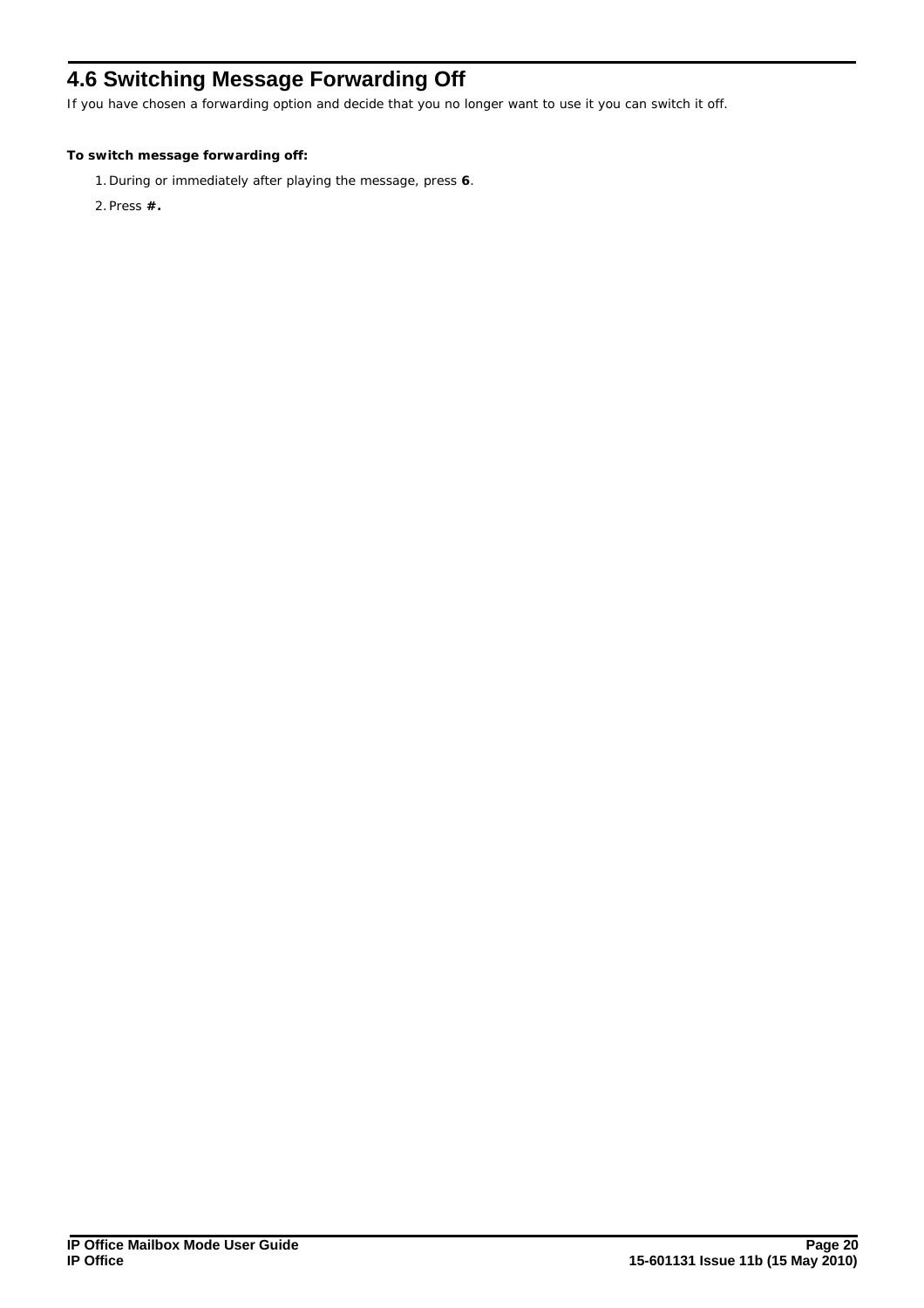## **Setting Up Email Notifications Chapter 5.**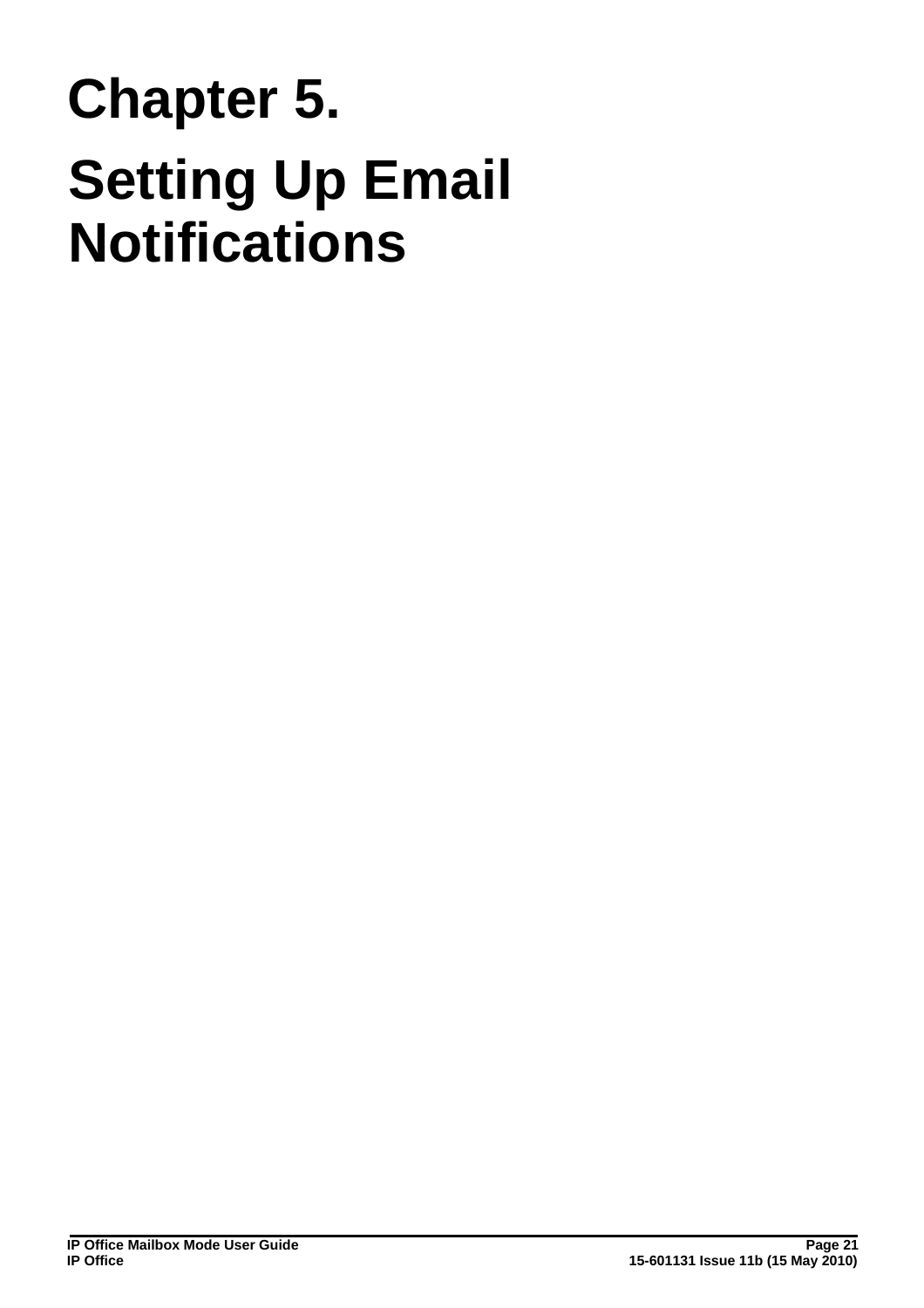## **5. Setting Up Email Notifications**

You can have notification of new messages sent to your email address. The notification can be a simple alert to tell you that you have a message or a copy of the voicemail message if required. For more information, see Receiving an Email Alert for a New Message 22 .

In addition, when you listen to a message you can choose to forward it to your email address. For more information, see Forwarding a Message to Email 18ी.

Before you can use the email options, your system administrator must enter your email address in IP Office Manager. Otherwise you hear the message *Email is not enabled on this mailbox* whenever you try to use an email option. Your system administrator can tell you whether your voicemail system has been configured to use email.

### **5.1 Receiving an Email Alert for a New Message**

You can choose to receive an email alert to tell you when a caller has left a message for you.

- · You can have email notifications sent to your mobile email address if you have one. This means that you can be alerted about the arrival of new messages, even when you are out of the office. You might need to contact your mobile or cell phone provider to find out your mobile email address.
- This option overrides email forwarding. For more information see, <u>Forwarding Future New Messages to Email</u> 19<sup>9</sup>.

**To receive an email alert for a new message:**

- 1.Log in to your mailbox.
- 2.Press **\*02**. You receive an email alert whenever a new message is left .

### **5.2 Switching Email Forwarding and Alerts On or Off**

If you have chosen any of the email notification options, you can switch them off from your telephone.

**To switch off email options (forwarding or alerts):**

- 1.Log into your mailbox.
- 2.Press **\*03**. You hear a confirmation message to tell you that the option is now turned off or on.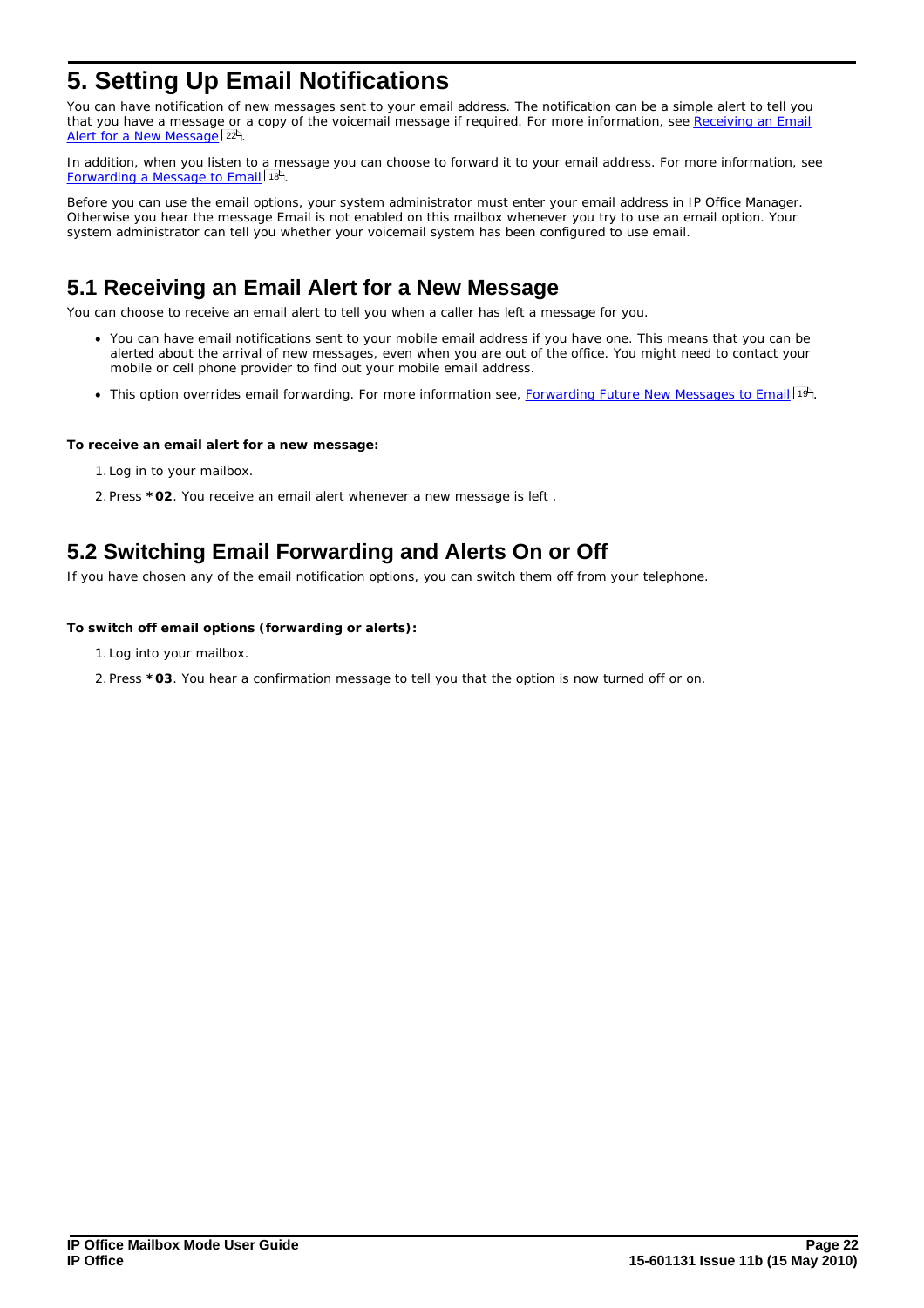## **Setting and Changing Greeting Messages Chapter 6.**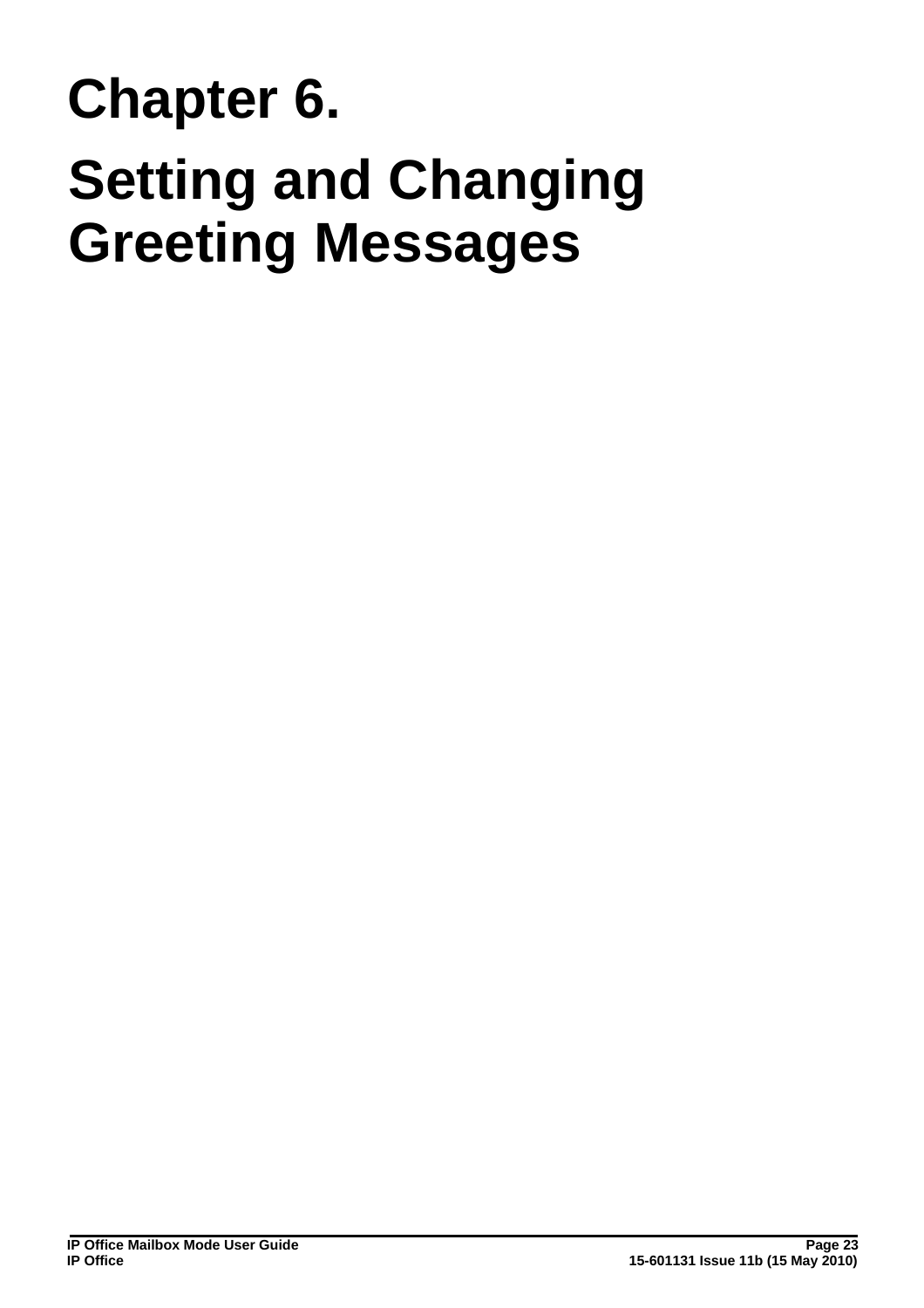## **6. Setting and Changing Greeting Messages**

By default a generic system greeting is played when a person calls your voicemail box. You can record a personalized greeting message for your mailbox if you prefer.

| Login $\rightarrow$ $\fbox{3}$ Edit Your Greeting $\rightarrow$ $\fbox{1}$ To Hear your Greeting Message                  |
|---------------------------------------------------------------------------------------------------------------------------|
| $\rightarrow$ $\boxed{2}$ To Change your Greeting Message                                                                 |
|                                                                                                                           |
| $\rightarrow$ 3 To Save your Greeting Message<br>$\rightarrow$ 4 To Save your Message for Playing<br>on a Continious Loop |
| $\rightarrow$ $\fbox{8}$ To Return to the Previous Menu                                                                   |

- · You can listen to your greeting message at any time. For more information, see Listening to Your Greeting Message .<br>Listen on the state of the state of the state of the state of the state of the state of the state of the state  $\sqrt{24}$
- You can change your greeting message at any time. For information, see <u>Changing Your Greeting Message</u> 284.
- · You can also save your greeting message so that it plays continuously. For more information, see Saving Your Greeting Message to Play Continuously 25 ft.
- · You can also record a greeting message for hunt group mailboxes. For more information, see Changing Hunt Group Greeting Messages 27 .

### **6.1 Listening to Your Greeting Message**

You can listen to your personalized greeting message at any time and, if required, you can change it.

**To listen to your greeting message:**

- 1.Log into your mailbox.
- 2.Press **3** for greeting messages.
- 3.Press **1.** With this option you can also to hear the currently recorded/default message. After you have recorded a new message, you can listen to it and decide to record again or save it. For more information, see Changing Your Greeting Message। 26 hor <u>Saving Your Greeting Message</u>। 24 .

**To return to the previous menu:**

1.Press **8**.

#### **6.2 Saving Your Greeting Message**

When you are happy with a greeting message you can save it as it is or save it so that it plays continuously. For more information, see <u>Saving Your Greeting Message to Play Continuously</u> 25 Amery 2014.

**To save your greeting message:**

- 1.Log in to your mailbox.
- 2. Change your message as required. For more information, see <u>Changing Your Greeting Message</u> 26<sup>4</sup>.
- 3.Press **3**. You hear a conformation prompt to tell you that your change was saved.
	- · If you hang up before you press **3**, the greeting that was previously active is used.

**To return to the previous menu:**

1.Press **8**.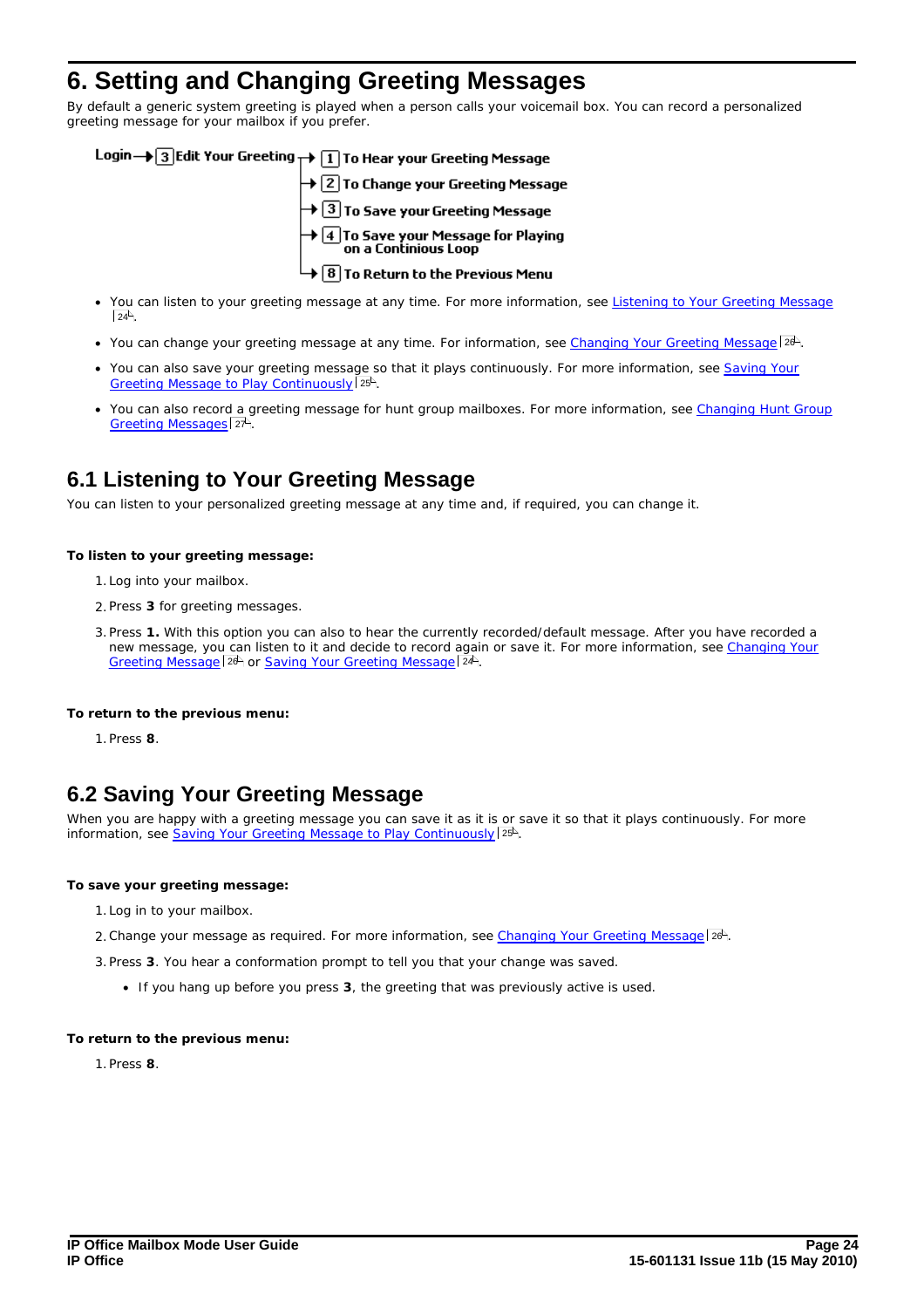#### **6.3 Saving Your Greeting Message to Play Continuously**

You can set up your personal greeting message so that it plays continuously. Callers cannot leave a message or press **0** for the reception number, if one has been set.

**Important -** If you choose this option, you will need to record a new message when you want to stop playing the message continuously. See <u>Stopping Your Greeting Message from Playing Continuously</u> 25 Amerry 2014.

**To save your greeting to play continuously:**

- 1.Log in to your mailbox.
- 2.Press **3** for greeting messages.
- 3.Press **4**. You hear a conformation prompt to tell you that your change was saved.

**To return to the previous menu:**

1.Press **8**.

### **6.4 Stopping Your Greeting Message from Playing Continuously**

If you have set up your greeting message to play continuously, you must complete the following steps to stop it.

**To stop your greeting from playing continuously:**

- 1.Log in to your mailbox.
- 2.Press **3** for greeting messages.
- 3.Press **2** to change your message.
- 4.Record your message after the tone.
- 5.Press **2** when you have finished recording your greeting message. You can then press **1** to hear the new message.
- 6.Press **3** to save so that your message no longer plays continuously. You hear a conformation prompt to tell you that your change was saved.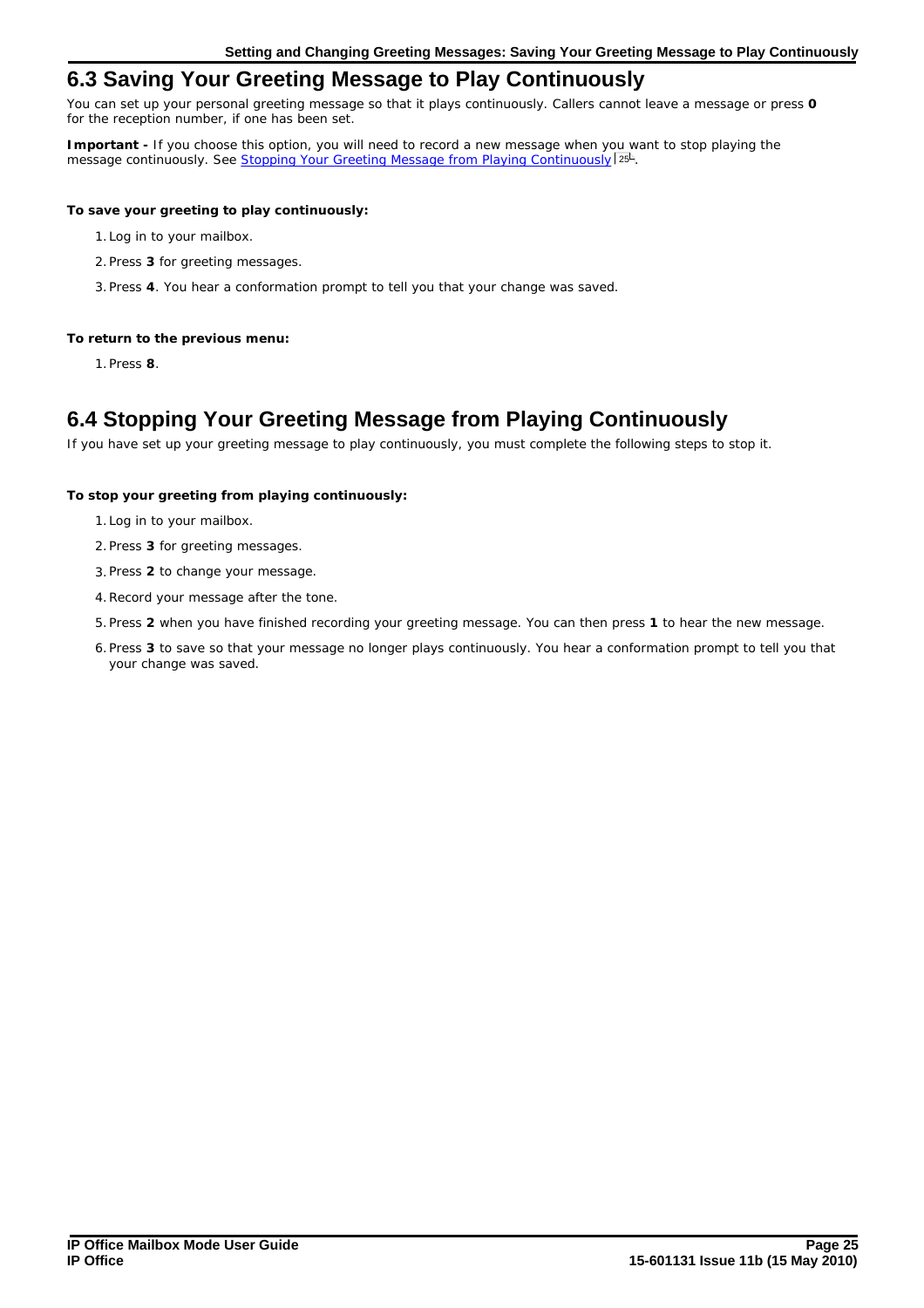### **6.5 Changing Your Greeting Message**

You can change your personalized greeting message at any time. If you choose to offer callers to your mailbox any transfer options 32 to covering numbers, you need to record a greeting message that explains the available transfer options.

#### **Caution**

· If you change from the system greeting to a personalized one, you cannot return to the system greeting without the aid of your system administrator.

**To change your greeting message:**

- 1.Log into your mailbox.
- 2.Press **3** for greeting messages.
- 3.Press **2** to change your greeting message.
- 4.Record your message after the tone.
	- · Recordings must be at least 3 seconds long.
- 5.Press **2** when you have finished recording your greeting message. You can then press **1** to hear the new message.
- 6.Press **3** to make the message active if you want to use it. If you do not want to use the new recording, you can record again or hang up to use the greeting that was previously active.
- 7.Decide whether you want to make further changes or save your new greeting message. For more information about saving a greeting, see Saving Your Greeting Message or Saving Your Greeting Message to Play Continuously . 24 25

**To return to the previous menu:**

1.Press **8**.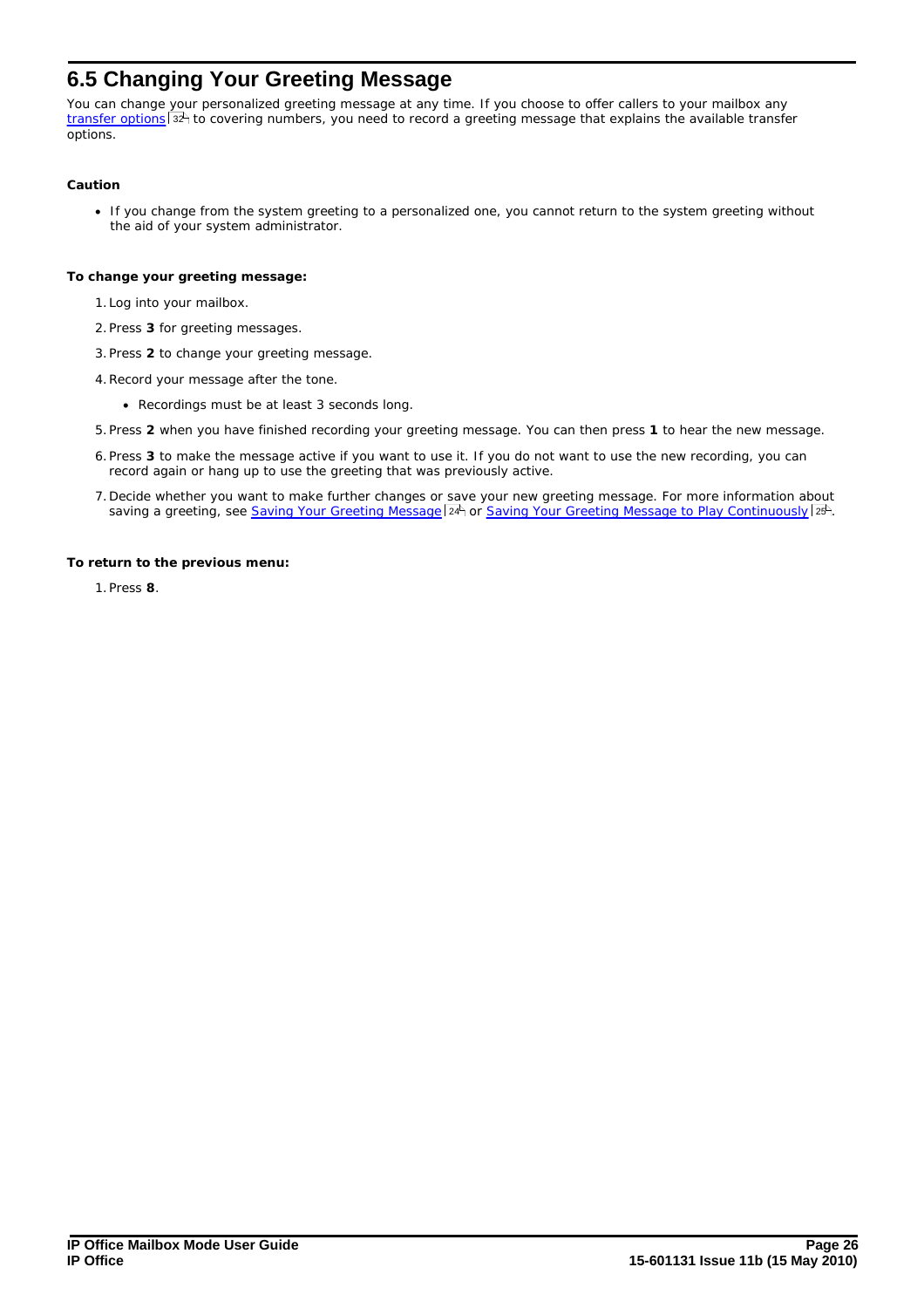#### **6.6 Changing Hunt Group Greeting Messages**

Your system administrator can set up a method for you to log into the mailbox of a hunt group. In addition to standard message handling, you can change the hunt group greeting messages.

| Login $\rightarrow$ 3 Edit Your Greeting $\rightarrow$ 1 Standard Greeting. |                                                              | $\overline{1}$ To Hear your Greeting Message $\overline{1}$ |
|-----------------------------------------------------------------------------|--------------------------------------------------------------|-------------------------------------------------------------|
|                                                                             | $\rightarrow$ $\boxed{2}$ Out of Hours Greeting.             | $\rightarrow$ $\boxed{2}$ To Change your Greeting Message   |
|                                                                             | $\rightarrow$ $\lceil 3 \rceil$ You are in a Queue Greeting- | $\boxed{3}$ To Save your Greeting Message                   |
|                                                                             | $\rightarrow$ $\boxed{4}$ You are still in a Queue Greeting. | 4 To Save your Message for Playing<br>on a Continious Loop  |
|                                                                             |                                                              | $\boxed{8}$ To Return to the Previous Menu                  |

**To change hunt group greeting messages:**

- 1.Log in to the hunt group mailbox. The exact method depends on the option that your system administrator has provided.
- 2.Press **3** for greeting messages.

3.Select the greeting to record:

- · **Standard Greeting:** Press **1**. This greeting is used when the hunt group is in service but all available hunt group members are busy or set to no answer.
- · **Out of Hours Greeting:** Press **2**. This greeting is used when the hunt group is in night service or out of service or out of hours.
- · **Queue Greeting:** Press **3**. This greeting is played to callers who have been waiting to be answered for a set period.
- · **Still Queued Greeting:** Press **4**. Twenty seconds after the queue greeting, the still queued greeting is played to a caller who is still waiting to be answered. This greeting is repeated every 20 seconds.

4.After selecting the greeting to record, you can choose the following options:

- · **To hear the recording:** Press **1**.
- · **To record a new greeting:** Press **2**. You are prompted to press **2** again when you have finished recording. You then return to the menu to hear, record or save the message. Recordings must be at least 3 seconds long.
- · **To save the new recording:** Press **3**.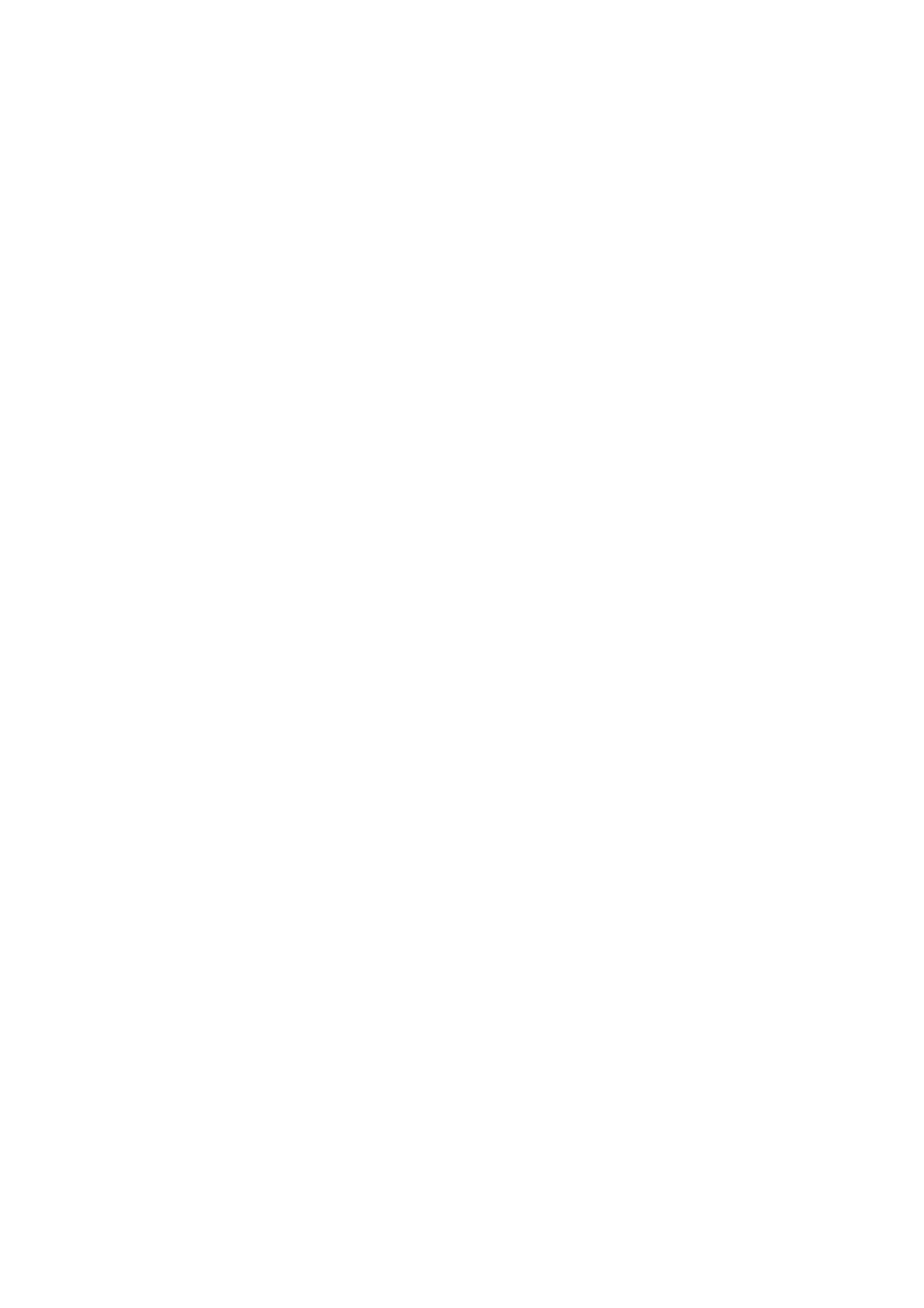## **Mailbox Administration Chapter 7.**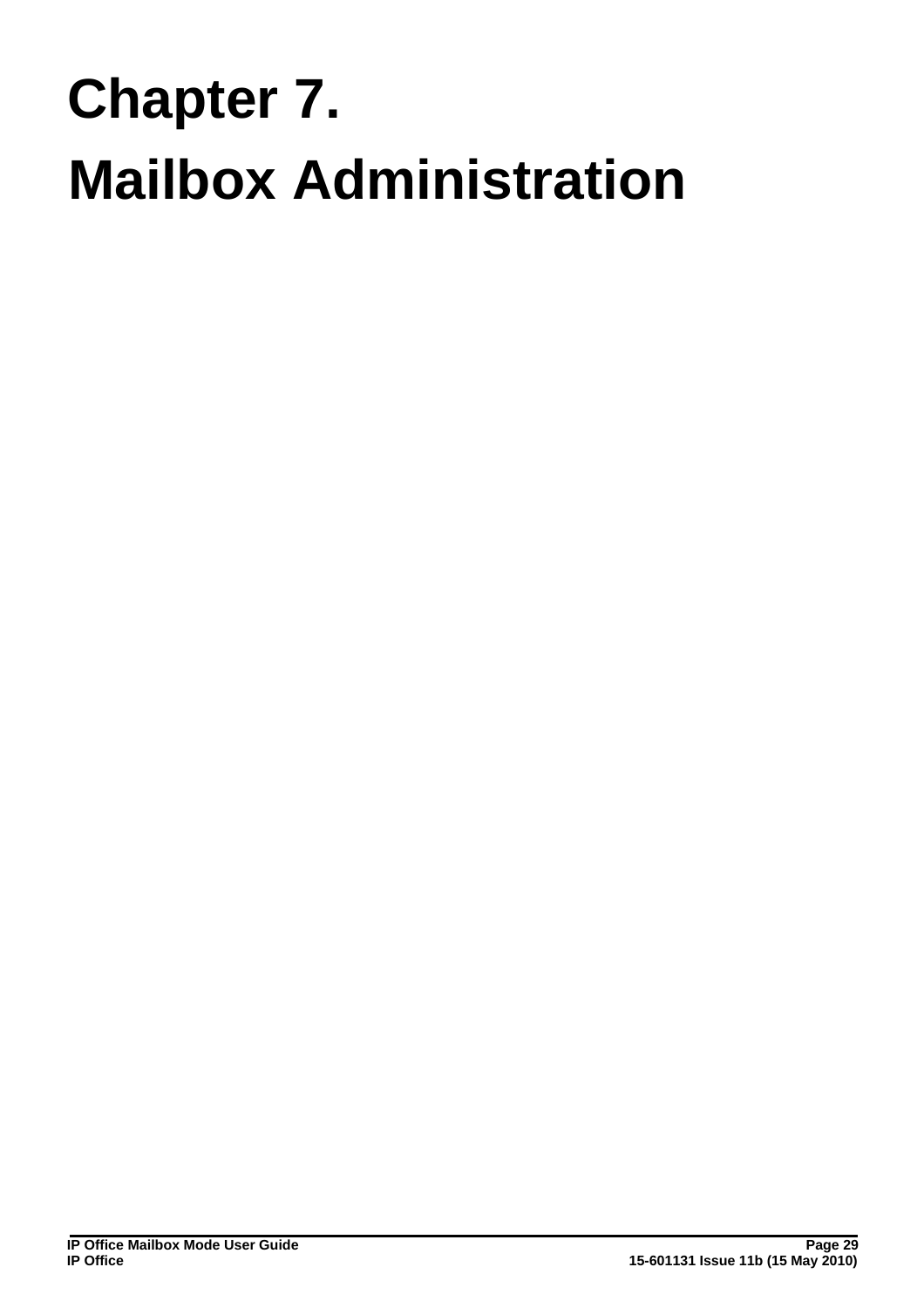## **7. Mailbox Administration**

Sometimes it can be useful to prevent callers from being forwarded to your mailbox when you are on the telephone or do not answer. You can switch voicemail off and back on again when you need it. For more information, see Switching Voicemail On or Off 30 .

Your system administrator can set up an option so that if callers are directed to your voicemail you can give the them the option to <u>transfer to a different extension</u> 32<sup>5</sup>), for example to reception.

By default the voicemail system alerts when you have a voicemail message by ringing your telephone the next time you end a call and replace the handset. You can choose whether to have this voicemail ringback option on or off. For more information, see <u>Switching Voicemail Ringback On or Off</u> 30 30 30 30 30  $\mu$ 

## **7.1 Switching Voicemail On or Off**

When voicemail is switched off, the system prevents callers from being forwarding to your mailbox when you are on the telephone or do not answer. This option does not prevent messages from being forwarded to your mailbox by other mailbox users.

**To switch voicemail on or off**

· Dial **\*18** (on) or **\*19** (off). You hear two confirmation beeps.

## **7.2 Switching Voicemail Ringback On or Off**

When voicemail ringback is on, your telephone rings whenever you end a call and replace the handset (unless another call is waiting). The system rings your telephone and, when you answer, prompts you to log in to your mailbox. You can choose to switch this option on or off.

**To switch voicemail ringback on or off:**

· Dial **\*48** (on) or **\*49** (off). You hear two confirmation beeps.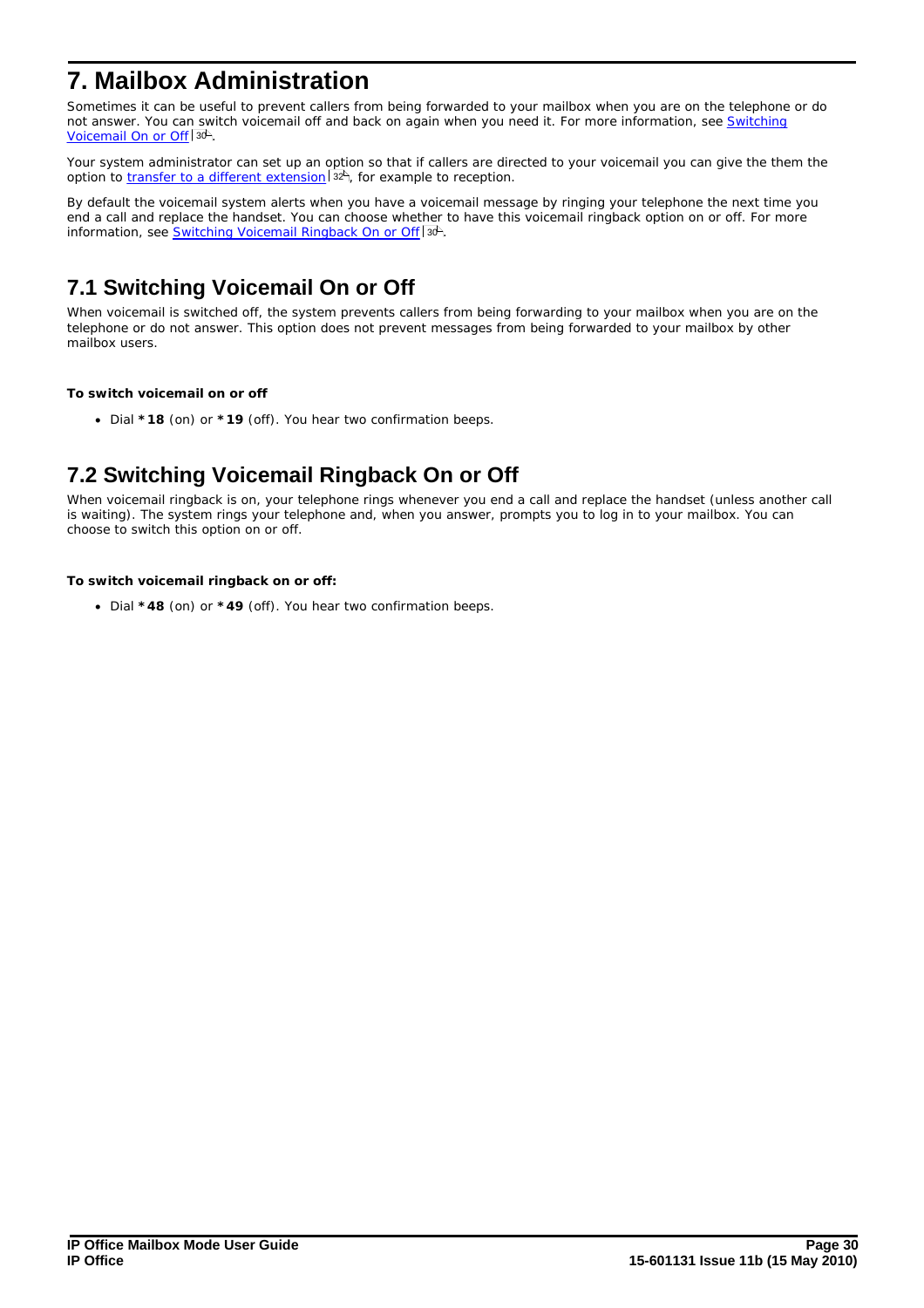## **Options for Mailbox Callers Chapter 8.**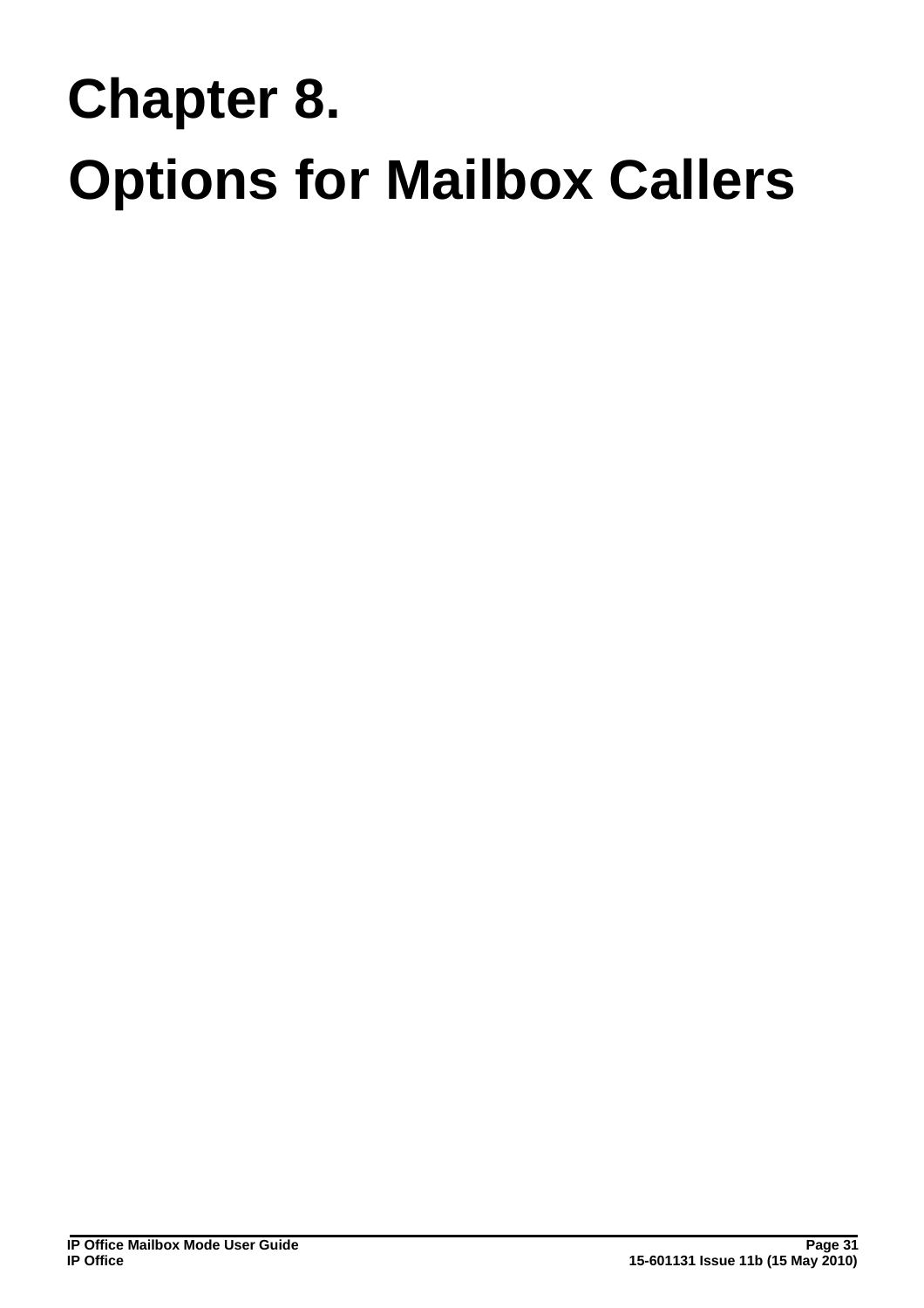## **8. Options for Mailbox Callers**

When calling a mailbox you may be able to use the options listed below. Similarly callers reaching your mailbox can use these options.

- · **Skip the mailbox greeting message** 32
- · **Transfer to a Covering Number** 32 Press a key to be transferred to a covering number, for example reception. For this option to be available, your system administrator must set up a voicemail reception number for you.

## **8.1 Skipping a Mailbox Greeting Message**

When you call an extension and are directed to voicemail you can skip past the greeting message and go straight to the tone that indicates when to leave your message.

**To skip a mailbox greeting:**

- · Call the extension number.
- · As soon your call is answered, press **2** to skip the greeting. You then hear the tone after which you can record your message.

## **8.2 Transferring to a Covering Number**

Callers to you mailbox can be allowed to transfer to another number while listening to your mailbox greeting. They do this by pressing  $O$ . IP Office 5.0+ also allows additional transfer numbers to added for if the user presses  $2$  or  $\overline{S}$ .<br>The numbers to which the callers are transferred can be configured by your system administrator. Al

use IP Office Phone Manager you can configure the transfer destination numbers yourself.

If you have transfer destination numbers configured, you should mention them in your mailbox greeting  $24$ .

If your transfer destination is does not answer and the call goes to voicemail it will return to your mailbox.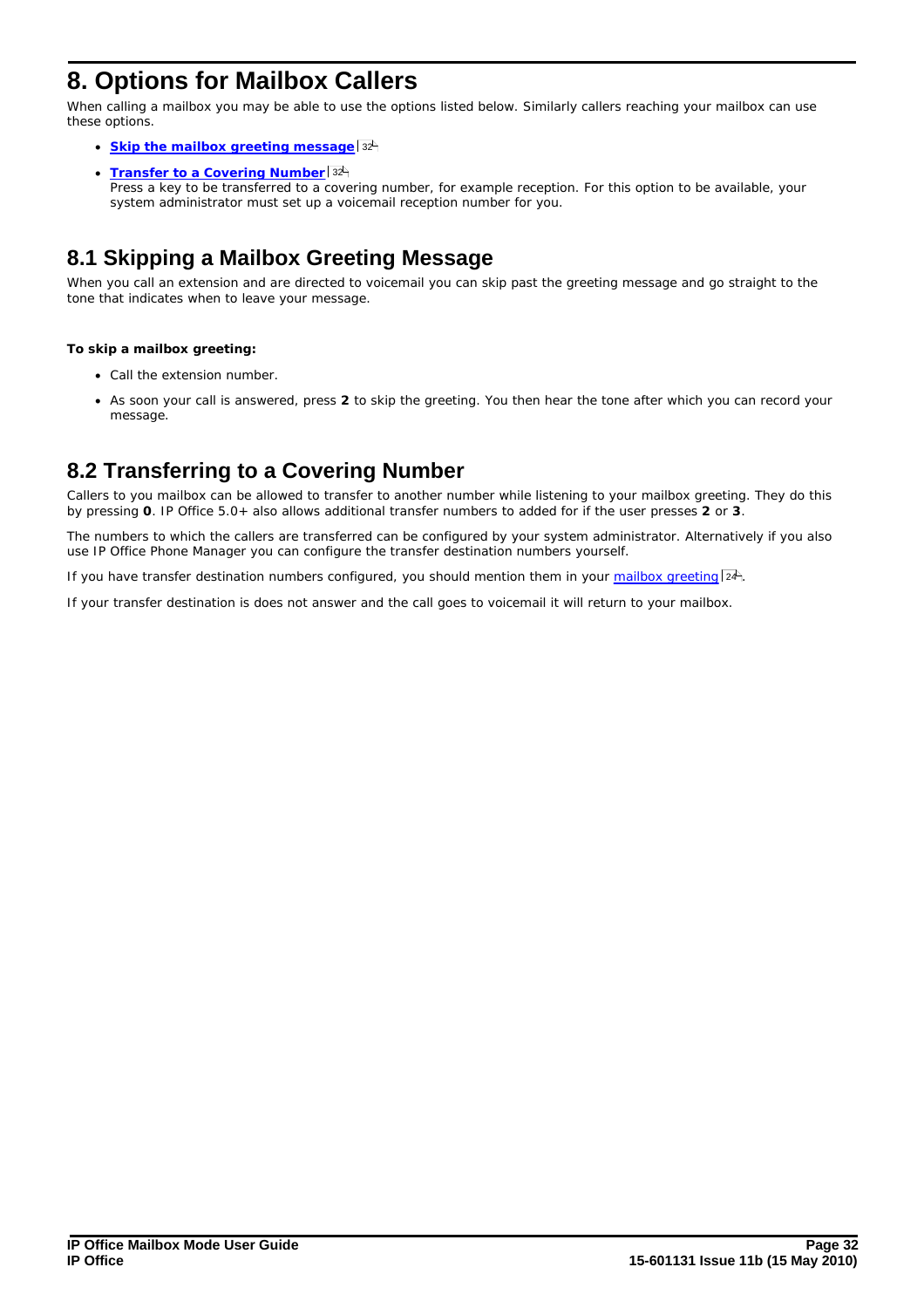## **Visual Voice Chapter 9.**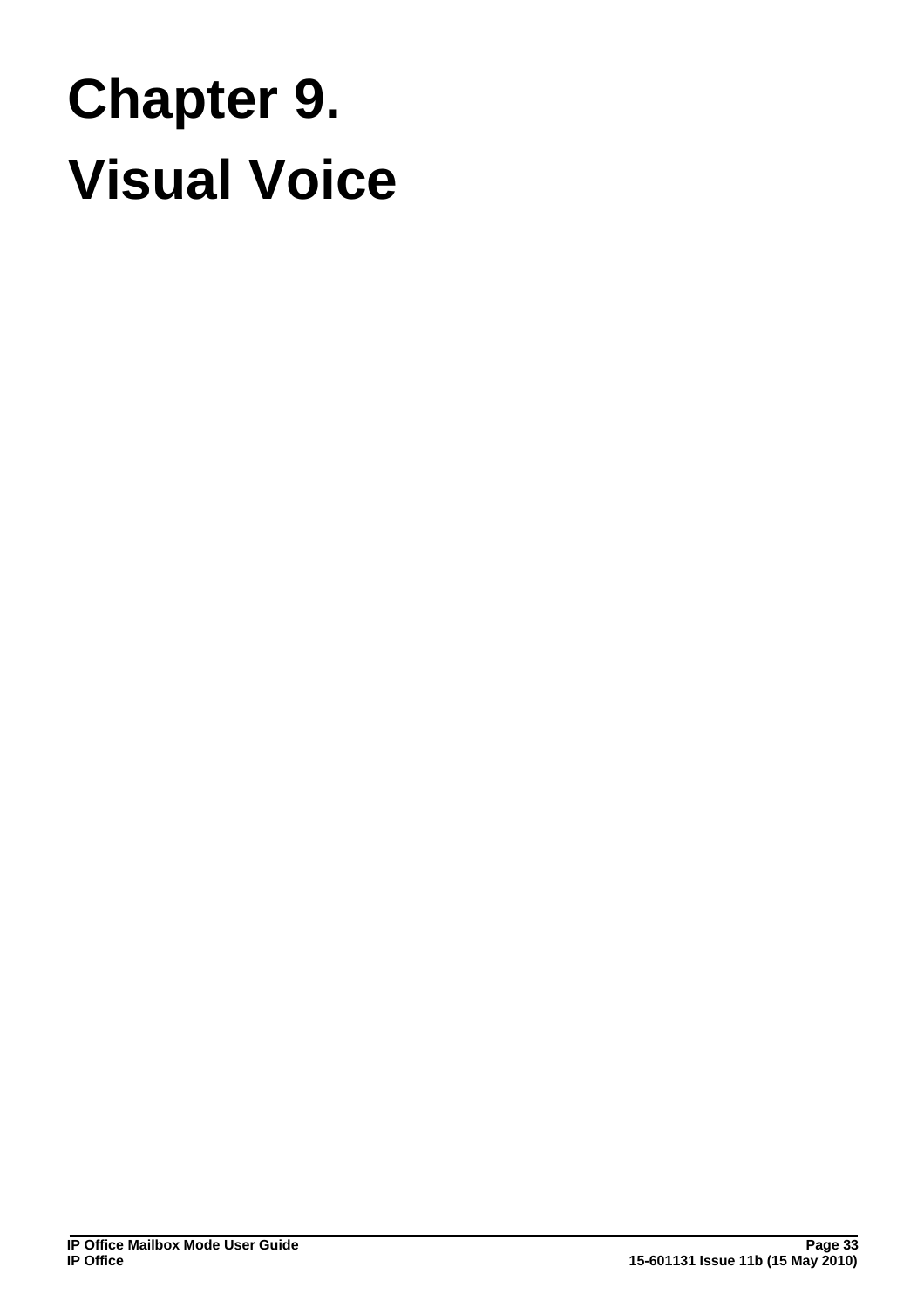## **9. Visual Voice**

Visual Voice allows you to access your voicemail mailbox using the display menu of your phone rather than following spoken mailbox prompts.

To use Visual Voice, your system maintainer must either add a Visual Voice button to your phone or set the **MESSAGES** button to use Visual Voice.

- · Visual Voice is supported on most Avaya desk phones supported by IP Office subject to a suitable display. On other phones, the button can be used for mailbox access using voice prompts and for direct to voicemail transfer during a call.
- · On T3 phones, the Visual Voice button goes direct to the **Listen** function of Visual Voice. To access the full set of Visual Voice functions use *Menu > Settings > Voicemail Settings*.

#### **Visual Voice Controls**

The arrangement of options on the screen will vary depending on the phone type and display size.

· **Listen**

Access your own voicemail mailbox. When pressed the screen will show the number of **New**, **Old** and **Saved** messages. Select one of those options to start playback of messages in that category. Use the options below

- · **Listen** Play the message. · **Save** Mark the message as a saved message.
- · **Pause** Pause the message playback. · **Delete** Delete the message. · **Call** Call the message sender if a caller ID is available. · **Copy** Copy the message to another mailbox. When pressed as number of additional options are displayed.
- · **Message**

Record and send a voicemail message to another mailbox or mailboxes.

· **Greeting**

Change the main greeting used for callers to your mailbox. If no greeting has been recorded then the default system mailbox greeting is used.

· **Email**

This option is only shown if you have been configured with an email address for voicemail email usage in the IP Office configuration. This control allows you to see and change the current voicemail email mode being used for new messages received by your voicemail mailbox. Use **Change** to change the selected mode. Press **Done** when the required mode is displayed. Possible modes are:

· **Password**

Change the voicemail mailbox password. To do this requires entry of the existing password.

· **Voicemail** Switch voicemail coverage on/off.

#### **Using the Visual Voice Button for Voicemail Transfer**

If pressed when you have a call is connected, the **MESSAGE** button allows entry of an extension number for direct to voicemail transfer of the connected call.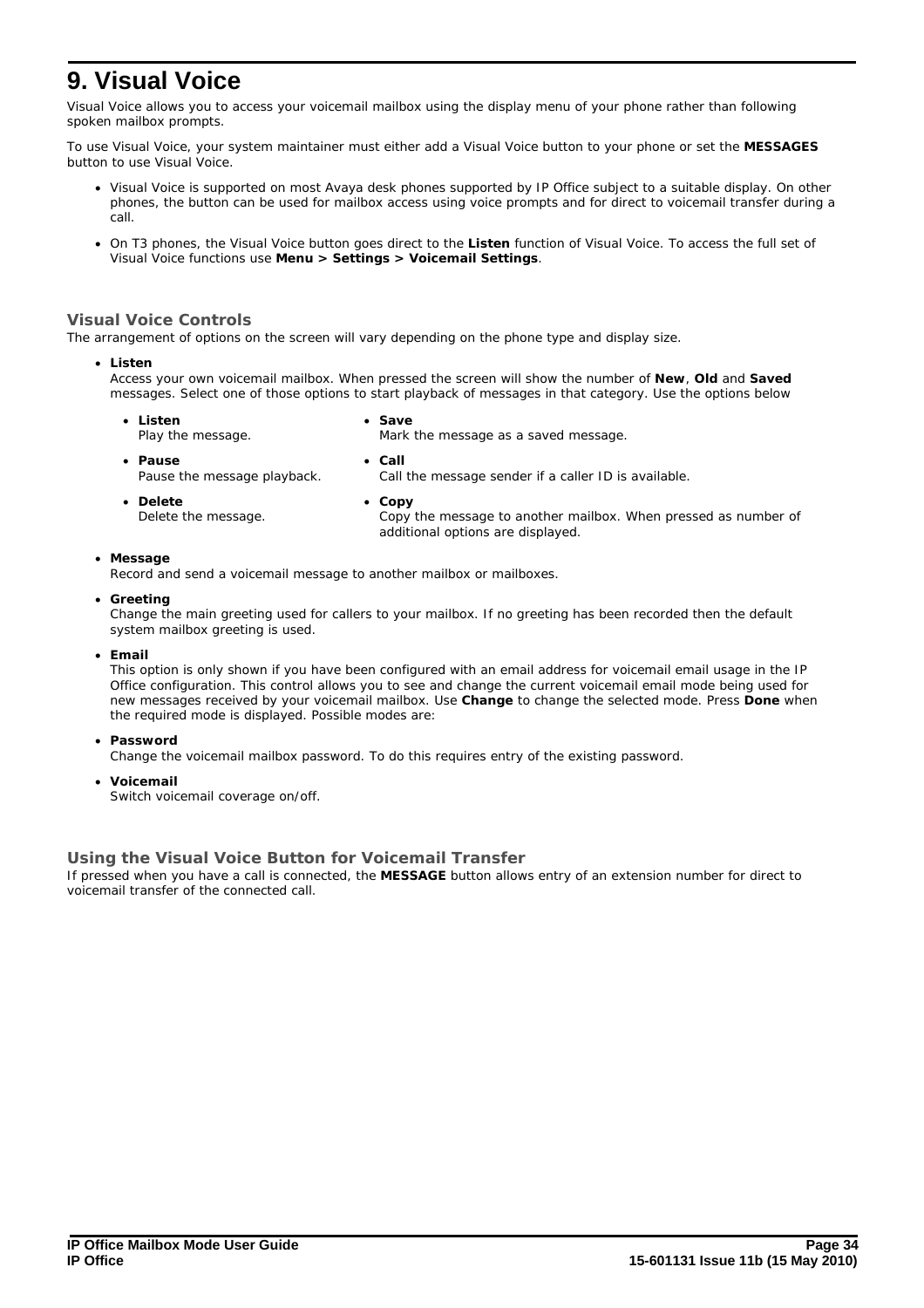## **Index**

**A** Access code Logging in without an  $7, 8$ Setting up an 8 **C** Call back sender 10 Caller options 32 Code Mailbox access 8 Current message Deleting 10 Saving 10 **D** Default Short codes 11 Deleting A message 10 Current message 10 Messages 16 **E** Email Alerts 18, 22 Forwarding voice message to 18, 19, 22 Notification on/off 10 Options 22 **F** Forwarding Message to saved messages list 19 Messages 18 To email 10 To other extension 10, 18 With added header 10, 19

#### **G**

Greeting message Changing 24, 26 Hours greeting 27 In service 27 Listen to 10 Night service 27 Normal 10 Out of hours 10 Play continuously 10 Queued 10 Record a 10 Save new 10 Saving your 24 Skipping 32 Standard 27 and 27 and 20 and 20 and 20 and 20 and 20 and 20 and 20 and 20 and 20 and 20 and 20 and 20 and 20 Still queued 27

#### **H**

Header Forward message with 10 Hunt group greeting messages 27 **L** Listening to 14 New messages 15

Old messages 7 Saved messages 7 Your greeting message 10, 24 **M**

Mailbox greeting message

Skipping 32 Message Deleting a 16 Switching forwarding on/off 20 **N** New messages 15 **O** Old messages 15 Stopping 25 **Options** Available to mailbox callers 32 **P** Play Old messages 10 Saves messages 10 Previous message repeat 10 **Q** Queue greeting 27 **R** Reception number 32 Recorded/default 26 Remote access 8 Repeat last message 10 Rewind 10 Ringback 10 **S** Saved messages 15 Saved messages list Forwarding message to 19 Saving a message 15

Short codes available by default 11 Skipping A greeting message 32 A voice message 10 Caller options 32 Code 8 From a different location 8 From a trusted location 8 From your extension 7 Mailbox greeting message 32 Switching Message forwarding on or off 20 Voicemail on/off 30 Voicemail ringback on/off 30

**T** Trusted location 8 **Turning** Voicemail on/off 10 Voicemail ringback on/off 10